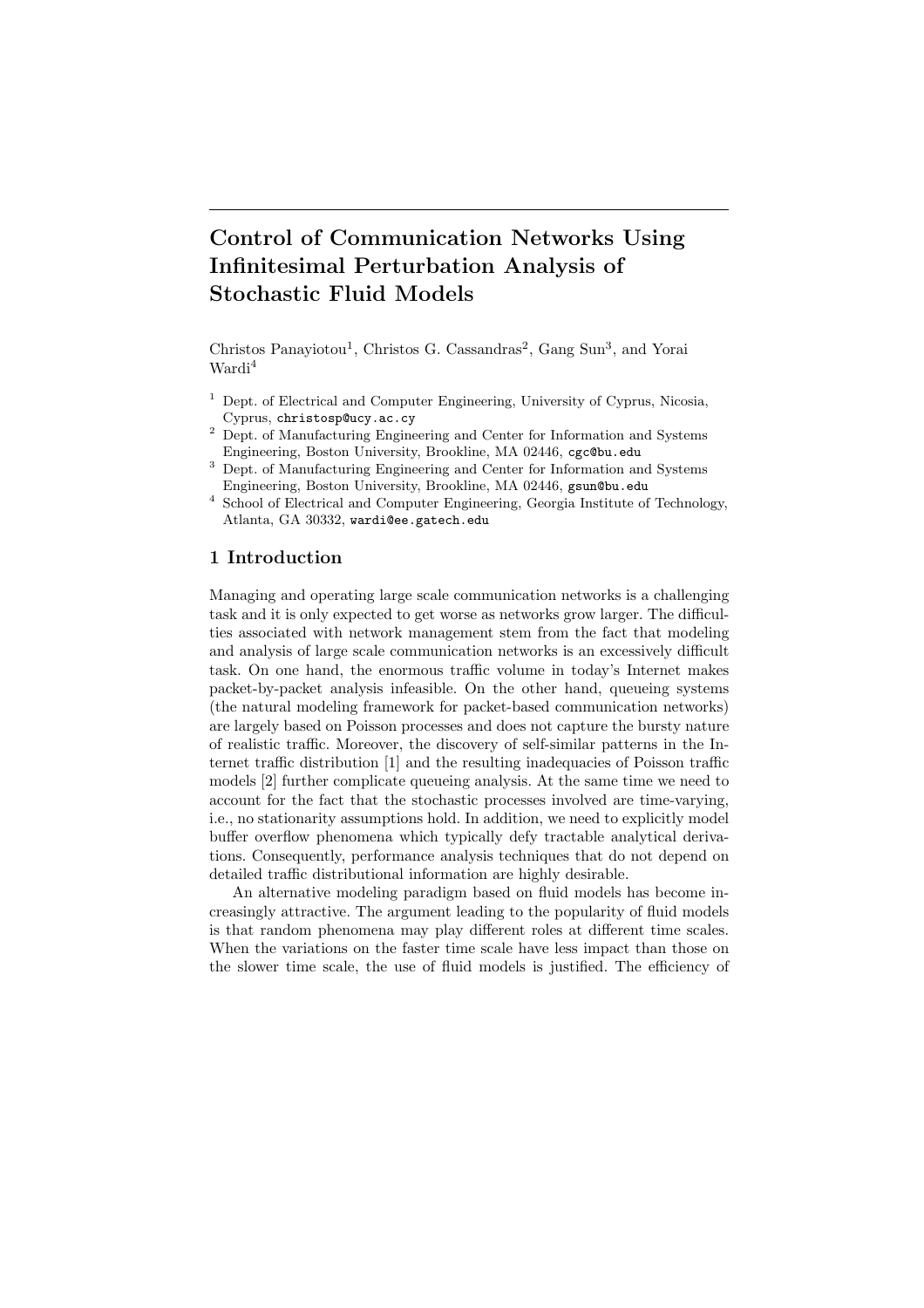a fluid model rests on its ability to aggregate multiple events. By ignoring the micro-dynamics of each discrete entity and focusing on the change of the aggregated flow rate instead, a fluid model allows the aggregation of events associated with the movement of multiple packets within a time period of a constant flow rate into a single rate change event. Introduced in [3] and later proposed in [4] for the analysis of multiplexed data streams and network performance [5], fluid models have been shown to be especially useful for simulating various kinds of high speed networks [6, 7, 8, 9]. A Stochastic Flow Model (SFM) has the extra feature that the flow rates are treated as general stochastic processes, which distinguishes itself from the approach adopted in [10, 11, 12] that deal with deterministic or Markov modulated fluid rates.

On the other hand, the fluid modeling paradigm forgoes the identity and dynamics of individual packets and focuses instead on the aggregate flow rate. As a result, this paradigm is more suitable for network-related measures, such as buffer levels and packet loss volumes, rather than packet-related measures such as sojourn times (although it is still possible to define fluid-based sojourn times [13]). A Quality of Service (QoS) metric that depends on the identity of certain packets, for example, cannot be obviously captured by a fluid model. Furthermore, for the purpose of performance analysis of networks with QoS requirements, the accuracy of SFMs depends on traffic conditions, the structure of the underlying system, and the nature of the performance metrics of interest. Moreover, some metrics may depend on higher-order statistics of the distributions of the underlying random variables involved, which a fluid model may not be able to accurately capture.

In this chapter, our goal is to explore the use of SFMs for the purpose of control and optimization rather than performance analysis. In this case, it is not unreasonable to expect that one can identify the solution of an optimization problem based on a model which captures only those features of the underlying "real" system that are needed to lead to the right solution, without the need to estimate the corresponding optimal performance with accuracy. Even if the exact solution cannot be obtained by such "lower-resolution" models, one can still obtain near-optimal points that exhibit robustness with respect to certain aspects of the model they are based on. Such observations have been made in several contexts (e.g., [14]), including recent results related to SFMs reported in [15] where a connection between the SFM and queueing-system-based solution is established for various optimization problems in queueing systems.

Using the SFM modeling framework, a new approach for network management is being developed which is based on Infinitesimal Perturbation Analysis  $(IPA)$  [16, 17, 18, 19] (IPA is covered in detail in [20, 21]). In this approach, we estimate the gradient of the performance measure of interest (e.g., packet loss rate) with respect to the control parameters of interest (e.g., buffer thresholds) and use them in standard stochastic approximation algorithms to determine the optimal parameter setting. This approach has some very important advantages.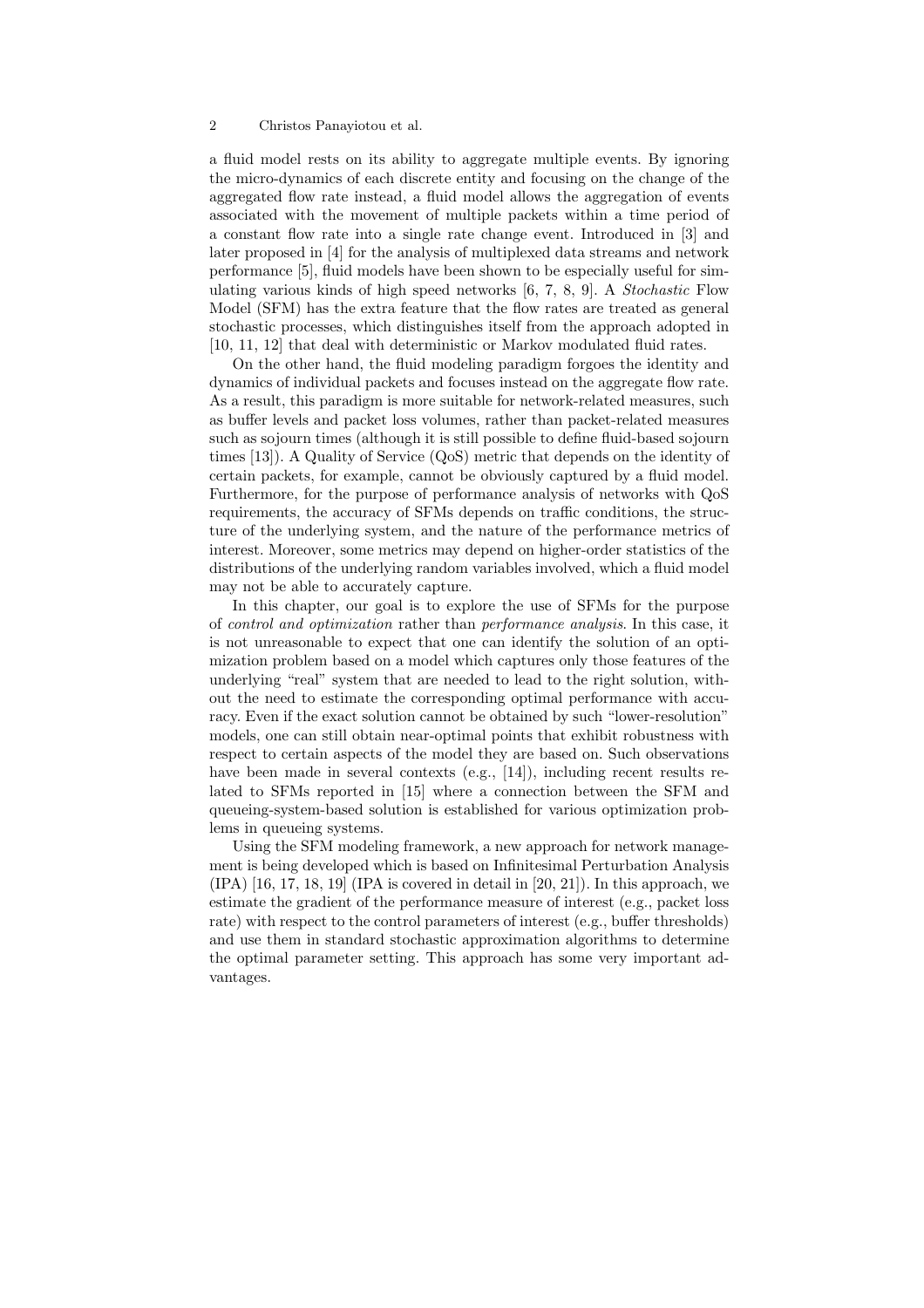- The gradient estimation is done *on-line* thus the approach can be implemented on the real system: as the operating conditions change, it will aim at continuously seeking to optimize a generally time-varying performance metric.
- The gradient estimation process does not require any knowledge of the system's underlying stochastic processes; in other words, it is model free.
- The estimators are shown to be unbiased when evaluated based on SFM sample paths<sup>5</sup>.
- It turns out that the estimators consist only of accumulators and timers and are generally easy to implement.

It is also worth pointing out that, even though the estimators are derived based on a SFM, their simplicity allows us to evaluate them based on the sample paths of discrete-event systems . Furthermore, simulation results indicate that such an approach works nicely, although the SFM-based estimators evaluated based on discrete event sample paths may no longer be unbiased. On-line management is appealing in today's computer networks and will become even more important as high speed network technologies become popular. In such cases, huge amounts of resources may suddenly become available or unavailable. Since manually managing network resources has become unrealistic, it is critical for network components, i.e., routers and end hosts, to automatically adapt to rapidly changing conditions.

This chapter consists of a tutorial on some of the main results that have appeared in the literature of IPA of SFMs. Section 2 presents an overview of the general methodology employed when analyzing such systems. The subsequent sections present some specific results on different important models. Section 3 analyzes a single node with a single class of fluid. Section 4 extends the analysis to multiple classes of fluid, while Section 5 presents a series of nodes but with a single class of fluid. Subsequently, Section 6 presents some simulations examples and finally Section 7 concludes and presents plans for future directions.

# 2 General Methodology

The basic SFM, used in this chapter follows the ones described in [13, 16, 17, 19, 23] where the system is characterized by a number of stochastic processes, all defined on a common probability space  $(\Omega, \mathcal{F}, P)$ . In general, all stochastic processes are classified as defining or derived; Defining processes are all external inflow processes (typically denoted by  $\{\alpha(t;\theta)\}\$ ) and all service processes (denoted by  $\{\beta(t;\theta)\}\$ ) where  $\theta$  is some controllable parameter. Derived processes are the ones that result from the defining processes, the system dynamics and the controllable parameters  $(\theta)$ ; examples of such processes are the

<sup>5</sup> This is a desirable property that allows us to reliably use them with stochastic optimization algorithms e.g., [22].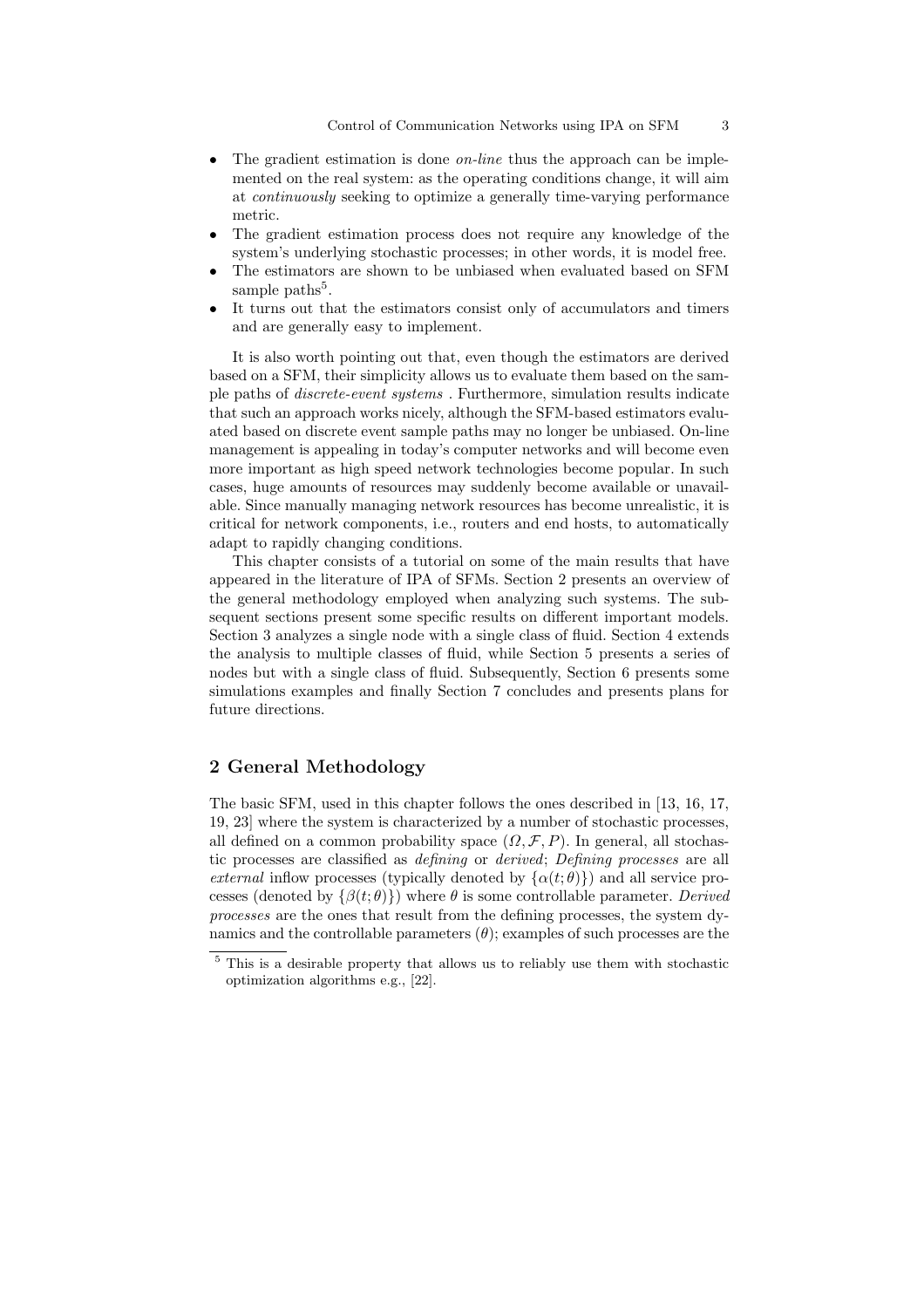

Fig. 1. Basic Stochastic Fluid Model (SFM)

buffer outflow (denoted by  $\{\delta(t;\theta)\}\)$ , buffer occupancy  $(\{x(t;\theta)\})$  and fluid overflow  $({\gamma(t; \theta)})$ . Examples of these processes are shown in Fig. 1 for the single node system. How the derived processes are derived from the defining processes is considered in detail in the following sections.

The main motivation behind this research is the optimization of some cost functions of the form

$$
J(\theta; \mathbf{x}(0), T) = \mathbb{E}\left[\mathcal{L}(\theta; \mathbf{x}(0), T)\right]
$$

where,  $\theta$  constitutes the controllable parameter (possibly a vector of parameters) and  $\mathcal{L}(\theta; \mathbf{x}(0), T)$  is some sample function of interest evaluated in the interval  $[0, T]$  when the initial conditions are  $\mathbf{x}(0)$ . Loss volume, loss probability, average workload, and throughput are some of the cost functions that can be addressed in this approach. However, to limit the length of the chapter, in the sequel we only address the loss volume  $(L(\theta; \mathbf{x}(0), T))$  and average workload  $(Q(\theta; \mathbf{x}(0), T))$  which will be explicitly defined in the following sections. Note that from the workload metric it is possible to obtain a delay metric using appropriate forms of Little's law (e.g., see [13]). The general solution approach to the optimization problem above adopted in this chapter consists of three main steps which are briefly described in the following subsections.

#### 2.1 Stochastic Approximation Algorithm

It is generally difficult (if at all possible) to obtain closed form expressions for  $J(\theta; \mathbf{x}(0), T)$ . Therefore, one needs to resort to iterative methods such as stochastic approximation algorithms (e.g., [22]) which are driven by estimates of the gradient of a cost function with respect to the parameters of interest. In the case of the cost minimization problem above, we are interested in estimating  $dJ/d\theta$  based on directly observed (or simulated) data. We can then seek to obtain  $\theta^*$  such that it minimizes  $J(\theta; \mathbf{x}(0), T)$  through an iterative scheme of the form

$$
\theta_{n+1} = \theta_n - \sigma_n H_n(\theta_n; \mathbf{x}(0), T, \omega_n^{SFM}), \quad n = 0, 1, \cdots
$$
 (1)

where  $H_n(\theta_n; \mathbf{x}(0), T, \omega_n^{SFM})$  is an estimate of  $dJ/d\theta$  evaluated at  $\theta = \theta_n$ and based on information obtained from a sample path of the SFM denoted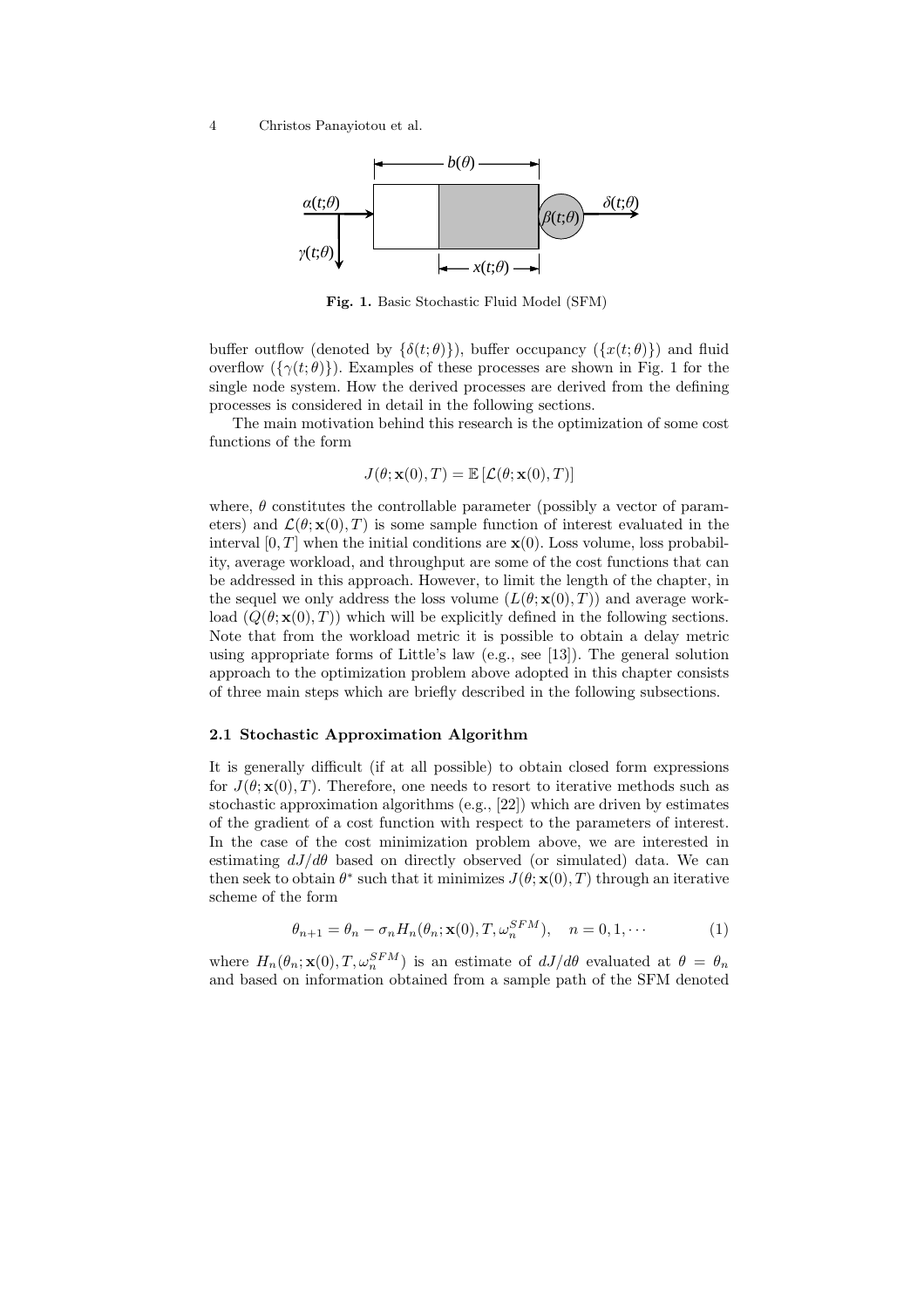

Fig. 2. Typical sample path of a single SFM node

by  $\omega_n^{SFM}$ . Furthermore,  $\{\sigma_n\}$  is an appropriate sequence of step sizes. To simplify the notation, in the sequel we assume that  $\mathbf{x}(0) = \mathbf{0}$  and we will omit the initial condition, the observation interval T and the sample point  $\omega \in \Omega$ unless it is necessary to stress the dependence. However, we emphasize that all performance measures of interest are evaluated over a finite interval  $[0, T]$ . Infinitesimal Perturbation Analysis (IPA) is used to obtain sample derivatives  $d\mathcal{L}/d\theta$ . These derivatives can be used in (1) if they are unbiased estimators of  $dJ/d\theta$ . The derivation of such estimators and their unbiasedness properties are addressed next.

#### 2.2 IPA Derivative Estimates

In this section we show the general process for employing Infinitesimal Perturbation Analysis (IPA) [20, 21] to derive the sample derivatives  $\mathcal{L}'(\theta) =$  $d\mathcal{L}(\theta)/d\theta$ . Before we present the general derivation approach, we define the notion of events along a sample path which indicate changes in either the defining or the derived processes. Of particular interest are what we refer to as exogenous and endogenous events (exogenous events refer to changes in the input (defining) processes and endogenous events refer to changes in the output (derived) processes). The precise definition of these events depends on the nature of the model under investigation. In general, however, for a given fixed  $\theta \in \Theta$ , an exogenous event coincides with a point where the net inflow (inflow minus outflow) to certain buffers changes sign either in a continuous fashion or due to a discontinuity of the defining processes  $(\alpha(t; \theta)$  and  $\beta(t; \theta))$ . Endogenous events correspond to points where some buffer becomes either full or empty or points where the buffer content crosses certain thresholds. Fig. 2 shows a typical sample path of the buffer content of a single SFM node with buffer capacity *b*. The sequence  $\{v_i : i = 1, 2, \dots\}$  indicates examples of such events;  $v_{i-2}$  and  $v_{i+2}$  indicate the events *buffer becomes full and buffer* becomes empty respectively while,  $v_{i+1}$  and  $v_{i+3}$  indicate the events buffer ceases to be full and buffer ceases to be empty respectively. The latter two are exogenous events since they occur due to changes in the input processes, while the first two are endogenous events since their occurrence depends on the system dynamics (the detailed dynamics will be given in (2)).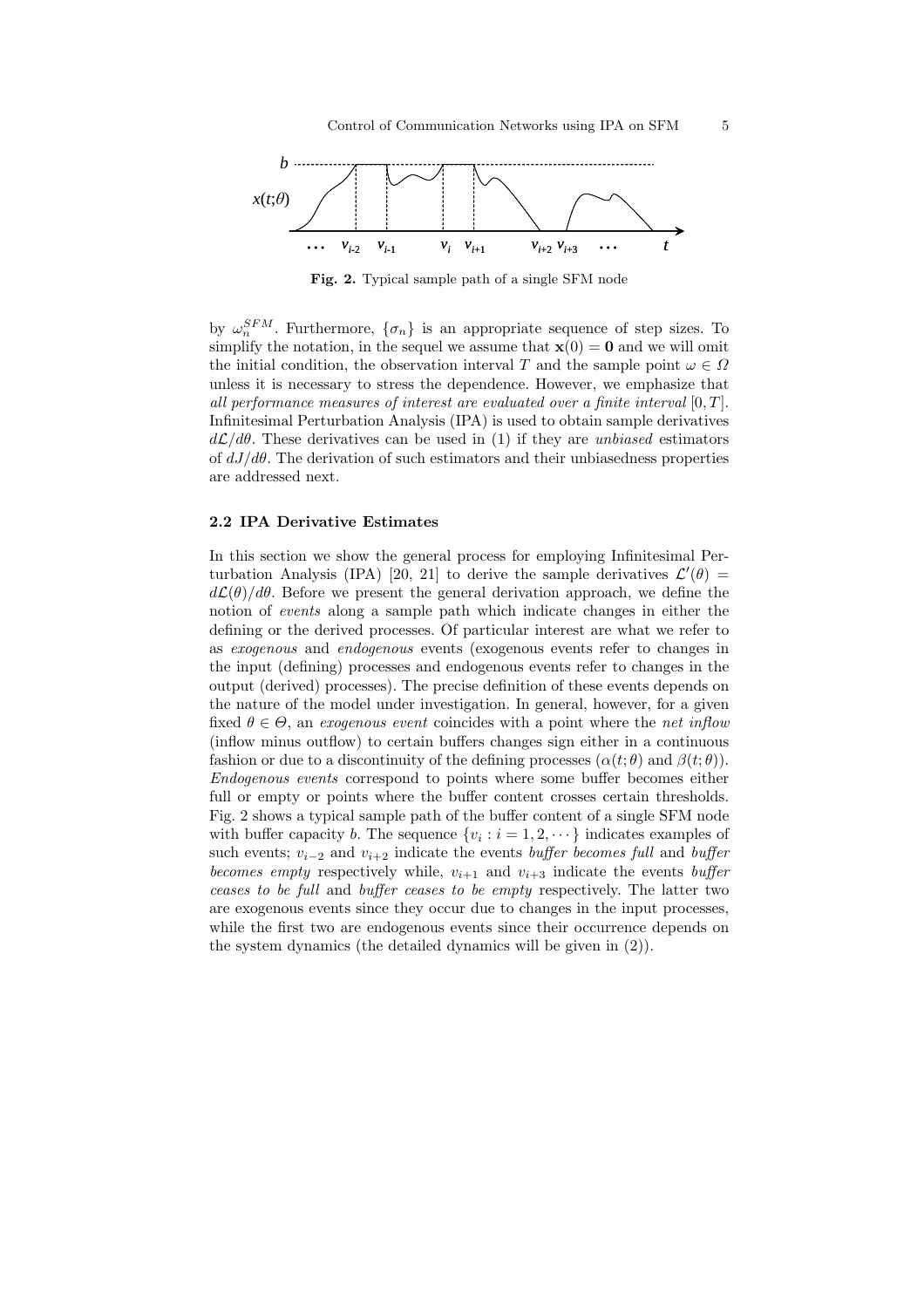Corollary 1. Exogenous events are independent of the control parameters  $\theta$ , in other words, the event time derivatives of exogenous events are equal to zero.

The performance measures of interest are generally functions of the derived processes. Thus, obtaining sample derivatives involves the differentiation of these processes with respect to the control parameter  $\theta$  which can be done if the sample paths are segmented into smaller intervals. It turns out that a "convenient" segmentation is to divide the sample path at points where some of the exogenous or endogenous events occur. For example, in Fig. 2 the segments  $s_i = [v_i, v_{i+1}), i = 0, \cdots, N_T$  constitute such a sample path segmentation where in the observation interval [0, T] there are  $N_T < \infty$  (w.p. 1) such segments. Such segmentation makes the sample function differentiation easier, but the result is generally an iterative algorithm that determines the required sample derivatives during segment  $s_i$  given the sample derivatives of segment  $s_{i-1}$ . These iterative algorithms are usually sufficient to numerically evaluate the derivatives of the sample functions of interest. However, we point out that for certain systems it is possible to derive closed-form expressions for these derivatives (examples of such derivations will be given in the following sections where specific models will be investigated).

Once the sample function derivatives  $d\mathcal{L}/d\theta$  are obtained we need to investigate whether they are unbiased estimates of the required  $dJ/d\theta$  so they can be used in (1). This is done in the next section.

# 2.3 Unbiasedness

In this section we address the unbiasedness properties of the IPA estimators obtained above. As IPA estimator is unbiased if the following holds

$$
\frac{dJ(\theta)}{d\theta} = \frac{d\mathbb{E}\left[\mathcal{L}(\theta)\right]}{d\theta} = \mathbb{E}\left[\frac{d\mathcal{L}(\theta)}{d\theta}\right] = \mathbb{E}\left[\mathcal{L}'(\theta)\right].
$$

As mentioned earlier, this result allows us to use the derived IPA estimates in the stochastic approximation algorithm (1). In general, the unbiasedness of an IPA derivative  $\mathcal{L}'(\theta)$  has been shown to be ensured by the following two conditions (see [24], Lemma A2, p.70):

#### Condition 1.

- a. For every  $\theta \in \Theta$  (where  $\Theta$  is a closed bounded set), the sample derivative  $\mathcal{L}'(\theta)$  exists w.p.1.
- b. W.p.1, the random function  $\mathcal{L}(\theta)$  is Lipschitz continuous throughout  $\Theta$ , and the (generally random) Lipschitz constant has a finite first moment.

The existence of the sample derivatives studied in this chapter is guaranteed by Assumption 1 shown below.

### Assumption 1.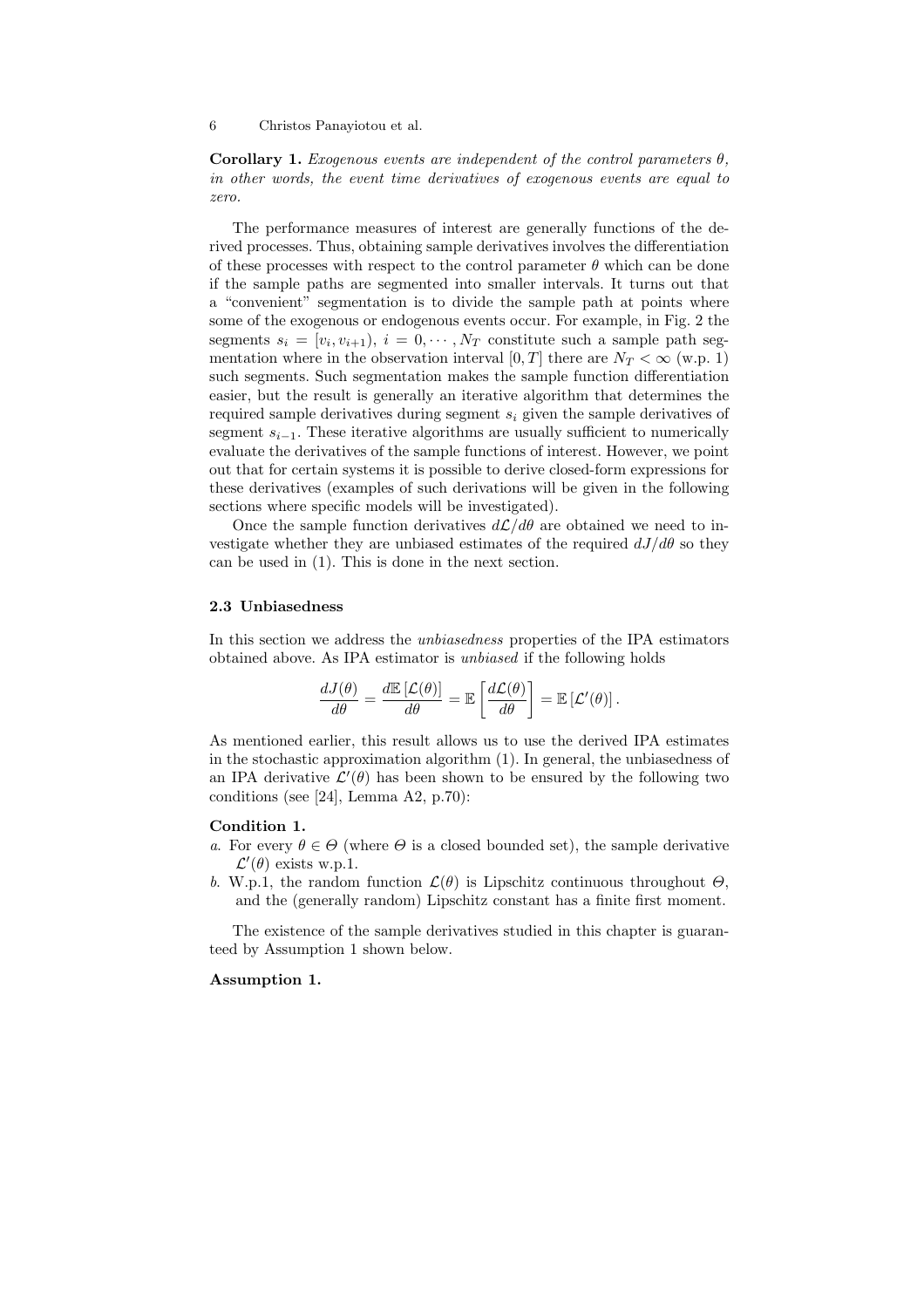- a. W.p.1, all defining processes (e.g., arrival and service rate functions  $\alpha(t) \geq$ 0 and  $\beta(t) > 0$ ) are piecewise analytic in the interval [0, T].
- b. For every  $\theta \in \Theta$ , w.p. 1, two events cannot occur at exactly the same time. An exception is allowed for pairs of events such that the occurrence of one forces the immediate occurrence of the other.
- c. W.p.1, no two processes  $\{\alpha(t)\}\$  or  $\{\beta(t)\}\$ , have identical values during any open subinterval of  $[0, T]$ .

All three parts of Assumption 1 are mild technical conditions which hold for all problems considered in the sequel. Regarding parts  $b$  and  $c$ , we point out that even if they do not hold, it is possible to use one-sided derivatives and still carry out similar analysis. However, in order to keep the analysis and notation manageable we impose these conditions.

Consequently, establishing the unbiasedness of  $\mathcal{L}'(\theta)$ , reduces to verifying the Lipschitz continuity of the sample function  $\mathcal{L}(\theta)$  with appropriate Lipschitz constants. For all estimators presented in the sequel this has been established. The unbiasedness proofs are rather tedious and the interested reader is referred to the appropriate reference for the details. Next, we apply the three steps briefly described above for controlling system parameters such as the buffer thresholds and the server processing rates for different systems.

### 2.4 More Notation and Preliminaries

In this section we define some of the concepts and quantities that we will use in the sequel.

### Boundary and Non-Boundary Periods  $(B_k, \bar{B}_k)$

These define a possible partition of a sample path. Boundary periods are maximal intervals where the buffer level  $x(t; \theta)$  is constant and equal to some boundary or some threshold (i.e.,  $dx(t; \theta)/dt = 0$ ). Equivalently, nonboundary periods are intervals such that  $x(t; \theta)$  is not on a boundary. In Fig. 2,  $[v_i, v_{i+1}]$  and  $[v_{i+2}, v_{i+3}]$  are boundary intervals while  $[v_{i-1}, v_i]$  and  $[v_{i+1}, v_{i+2}]$  are non-boundary intervals. Also, with  $N_B$  and  $N_{\bar{B}}$  we denote the random number of boundary and non-boundary periods respectively observed in the interval  $[0, T]$ .

#### Resetting Cycle  $(\mathcal{C}_k)$

A non-boundary period followed by a boundary period forms a resetting cycle where the evaluation of event time derivatives is independent of the past history. However, one should not confuse the concept of *resetting cycle* with that of regenerating cycle because the evolution of the stochastic process itself might not always be independent of its past history. Furthermore, the kth resetting cycle  $\mathcal{C}_k$  includes  $R_k + 1$  events, that is  $\mathcal{C}_k = [v_{k,0}, v_{k,R_k}),$  where  $v_{k,j}$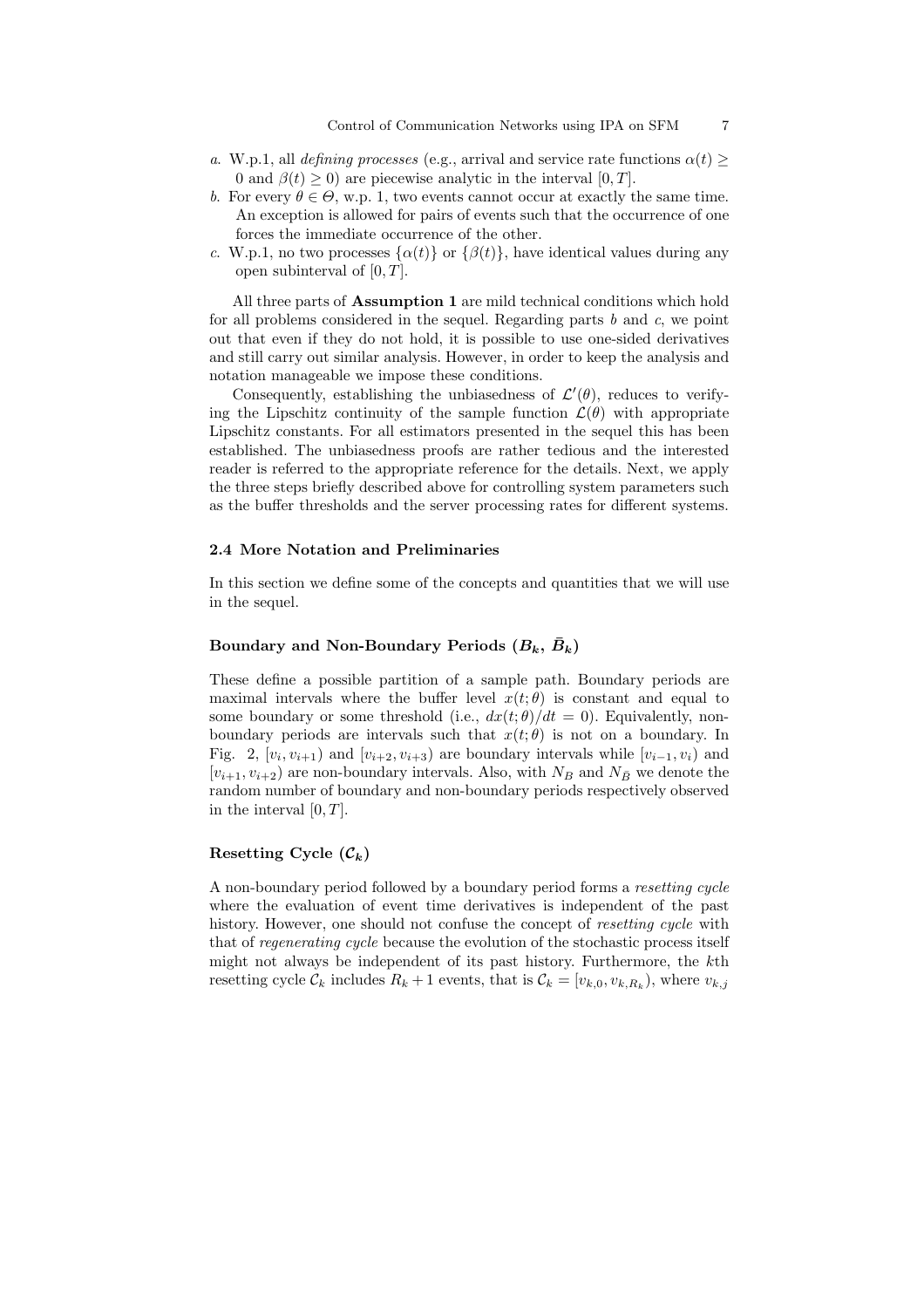correspond to  $v_i$  defined earlier but re-indexed based on the resetting cycle they belong to. In Fig. 2 the intervals  $[v_{i-1}, v_{i+1}]$  and  $[v_{i+1}, v_{i+3}]$  correspond to resetting cycles each of which includes 3 events. In addition, with  $N_c$  we denote the random number of resetting cycles in the interval  $[0, T]$ .

#### Empty and Non-Empty Periods  $(\mathcal{E}_k, \bar{\mathcal{E}}_k)$

Another sample path partitioning due to queueing theory is into busy and idle periods. Busy periods are periods where a buffer is not empty and idle otherwise. When using SFMs however, it is possible to have an empty buffer, while the server is not idle (e.g., when the inflow is less than the maximum outflow), so, we prefer to use the more appropriate terms of *empty* and *non*empty periods. In Fig. 2 the interval  $[v_{i-3}, v_{i+2}]$  corresponds to a non-empty period while the interval  $[v_{i+2}, v_{i+3}]$  corresponds to an empty period. The kth non-empty period includes  $S_k + 1$  events, thus  $\bar{\mathcal{E}}_k = [v_{k,0}, v_{k,S_k})$ , where again  $v_{k,j}$  are re-indexed based on the non-empty period they belong to. Also, with  $N_{\mathcal{E}}$  and  $N_{\bar{\mathcal{E}}}$  we denote the random number of empty and non-empty periods respectively observed in the interval  $[0, T]$ .

# The Prime Notation  $(·)$

In the sequel we use the prime notation to indicate the derivative with respect to the control parameter of interest (typically either  $\theta$  or  $\rho$ ). For example,  $x'(t; \theta)$  indicates the derivative of  $x(t; \theta)$  with respect to  $\theta$  and  $v'_i$  indicates the derivative of the event time  $v_i$  again with respect to  $\theta$ .

# 3 Single-Class Single-Node System

In this section we investigate the single-class single-node system shown in Fig 1. We assume that the system inflow is  $\alpha(t)$ , the maximum outflow is  $\rho \beta(t)$  and the buffer size is  $\theta$  where,  $\rho$  and  $\theta$  are the controllable parameters of interest. The parameter  $\rho \in [0,1]$  denotes the proportion of the server capacity (i.e.,  $\beta(t)$ ) allocated to the specific queue by the resource scheduler. The processes  $\alpha(t)$  and  $\beta(t)$  are independent of both parameters  $\theta$  and  $\rho$ . The system dynamics are given by

$$
\frac{dx(t; \theta, \rho)}{dt^+} = \begin{cases} 0 & \text{if } x(t; \theta, \rho) = 0 \text{ and } \alpha(t) - \rho\beta(t) < 0\\ 0 & \text{if } x(t; \theta, \rho) = \theta \text{ and } \alpha(t) - \rho\beta(t) > 0\\ \alpha(t) - \rho\beta(t) & \text{otherwise} \end{cases}
$$
(2)

The performance measures of interest are the average workload  $Q(\theta, \rho)$  and the loss volume  $L(\theta, \rho)$  defined in (3) and (4) respectively.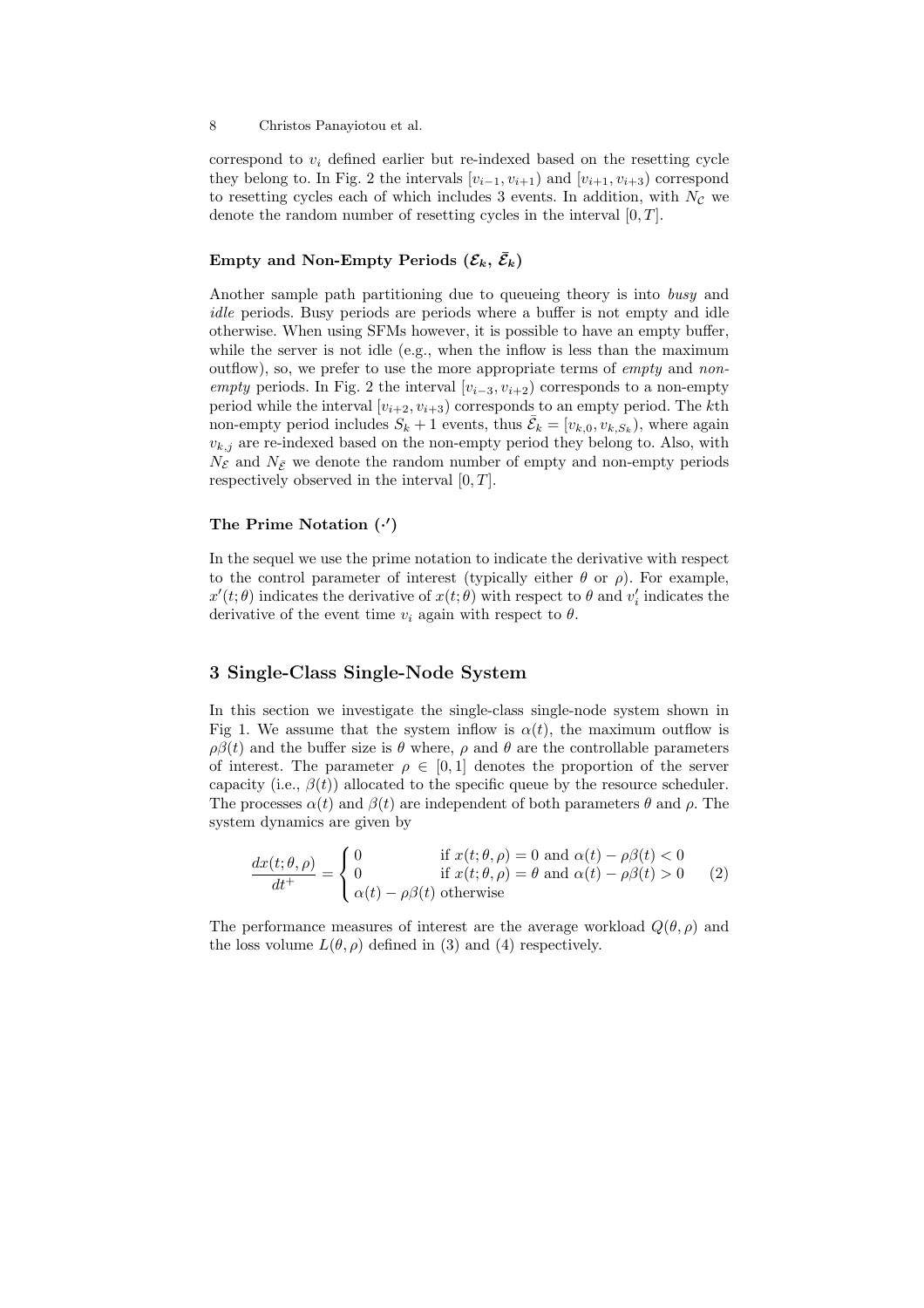Control of Communication Networks using IPA on SFM 9

$$
Q(\theta, \rho) = \int_0^T x(t; \theta, \rho) dt
$$
 (3)

$$
L(\theta, \rho) = \int_0^T \gamma(t; \theta, \rho) dt
$$
 (4)

Next we derive the sample function derivatives with respect to the parameters θ and ρ. The IPA derivation can be done using either the resetting cycles or empty and non-empty periods. In [16, 19] the derivation is done using empty and non-empty periods, so here we present an alternative analysis based on the resetting cycles. For this system, any resetting cycle (say the kth one) consists of two periods  $[v_{k,0}, v_{k,1}]$  where the system will be in a non-boundary period and  $[v_{k,1}, v_{k,2}]$  where the system will be in a boundary period (i.e.,  $R_k = 2$  for all k). Using this sample path partitioning, we can rewrite the objectives as:

$$
Q(\theta, \rho) = \sum_{k=1}^{N_{\mathcal{C}}} q_k(\theta, \rho) = \sum_{k=1}^{N_{\mathcal{C}}} \int_{v_{k,0}}^{v_{k,2}} x(t; \theta, \rho) dt
$$
(5)

$$
L(\theta, \rho) = \sum_{k=1}^{N_c} \int_{v_{k,1}}^{v_{k,2}} \gamma(t; \theta, \rho) dt
$$
\n(6)

where, as mentioned earlier,  $N_{\mathcal{C}}$  is the random number of such cycles that where, as mentioned earlier,  $N_c$  is the random number of such appear in the interval  $[0, T]$  and  $q_k(\cdot) = \int_{v_{k,0}}^{v_{k,2}} x(\cdot) dt$ ,  $k = 0, 1, \cdots$ .

# 3.1 IPA Derivative with respect to  $\theta$

In this section we assume  $\rho = 1$  constant (so it is omitted from all expressions), and derive  $Q'(\theta) = dQ(\theta)/d\theta$  and  $L'(\theta) = dL(\theta)/d\theta$ . Differentiating (5) with respect to  $\theta$  we obtain

$$
Q'(\theta) = \sum_{k=1}^{N_C} q'_k(\theta) = \sum_{k=1}^{N_C} \int_{v_{k,0}}^{v_{k,2}} x'(t; \theta) dt
$$
\n(7)

where we used the fact that cycle beginning and ending points  $v_0$  and  $v_2$ respectively are independent of  $\theta$  since they correspond to exogenous events and thus  $v'_0 = v'_2 = 0$  (Corollary 1). The loss volume derivative is given by

$$
L'(\theta) = \sum_{k=1}^{N_C} \left[ -\gamma(v_{k,1}; \theta) v'_{k,1} + \int_{v_{k,1}}^{v_{k,2}} \gamma'(t; \theta) dt \right].
$$

Furthermore, the loss rate during any boundary period is

$$
\gamma(t; \theta) = \begin{cases} 0 & \text{if } x(t; \theta) = 0 \\ \alpha(t) - \beta(t) & \text{if } x(t; \theta) = \theta \end{cases}, t \in [v_{k,1}, v_{k,2}), k = 1, \cdots, N_{\mathcal{C}}.
$$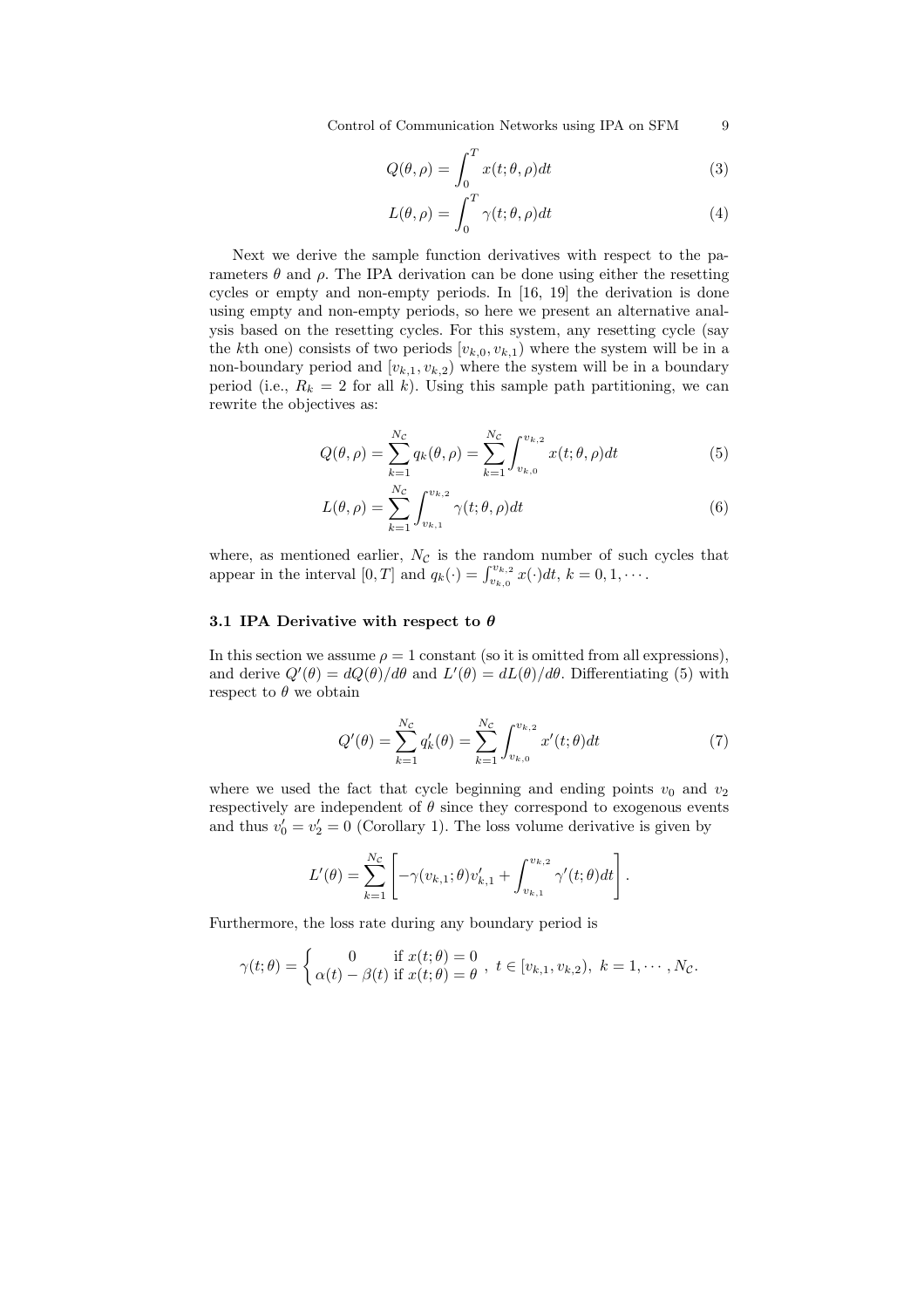Both cases are independent of  $\theta$ , therefore,  $\gamma'(t; \theta) = 0$  and thus the above derivative simplifies to

$$
L'(\theta) = -\sum_{k=1}^{N_c} \gamma(v_{k,1}; \theta) v'_{k,1}
$$
\n(8)

Next, we derive  $q'_k(\theta)$  and  $v'_{1,k}$  by analyzing each cycle independently. Before we proceed with the four possible cases, we recognize that during a non-boundary period the buffer content goes from one boundary to another. Therefore,

$$
\theta \mathbf{1}[x(v_{k,0}) = \theta] + \int_{v_{k,0}}^{v_{k,1}} (\alpha(t) - \beta(t)) dt = \theta \mathbf{1}[x(v_{k,1}) = \theta]
$$

Differentiating both sides we get

$$
(\alpha(v_{k,1}) - \beta(v_{k,1})) v'_{k,1} = \mathbf{1}[x(v_{k,1}) = \theta] - \mathbf{1}[x(v_{k,0}) = \theta]
$$
 (9)

Now, depending on the boundary where the cycle starts and ends (empty (E) or full (F)), we identify four possible cases.

Case EE: The cycle starts and ends with an empty period. In this case,

$$
x(t; \theta) = \begin{cases} \int_{v_{k,0}}^{t} (\alpha(t) - \beta(t)) dt \text{ for } t \in [v_{k,0}, v_{k,1}) \\ 0 \text{ for } t \in [v_{k,1}, v_{k,2}) \end{cases}
$$

and  $x'(t; \theta) = 0$  for all  $t \in \mathcal{C}$ . Also,  $\gamma(t; \theta) = 0$  for all  $t \in \mathcal{C}$  (no loss during the cycle), thus  $\gamma(v_{k,1}; \theta) = 0$ . As a result

$$
q'_k(\theta) = 0 \text{ and } \gamma(v_{k,1}; \theta)v'_{k,1} = 0 \tag{10}
$$

Case EF: The cycle starts with an empty and ends with a full period. Thus,

$$
x(t; \theta) = \begin{cases} \int_{v_{k,0}}^t (\alpha(t) - \beta(t)) dt \text{ for } t \in [v_{k,0}, v_{k,1}) \\ \theta \text{ for } t \in [v_{k,1}, v_{k,2}) \end{cases}.
$$

Differentiating with respect to  $\theta$  we get,

$$
x'(t; \theta) = \begin{cases} 0, & \text{for } t \in [v_{k,0}, v_{k,1}) \\ 1, & \text{for } t \in [v_{k,1}, v_{k,2}) \end{cases}.
$$

Substituting into (7) we get,  $q'_k(\theta) = v_{k,2} - v_{k,1}$ . For the loss volume,  $\gamma(v_{k,1}, \theta) = \alpha(v_{k,1}) - \beta(v_{k,1})$  and, from (9), we get that  $(\alpha(v_{k,1}) - \beta(v_{k,1}))$  $\beta(v_{k,1}))v'_{k,1} = 1$ , therefore

$$
q'_k(\theta) = v_{k,2} - v_{k,1} \text{ and } \gamma(v_{k,1};\theta)v'_{k,1} = 1.
$$
 (11)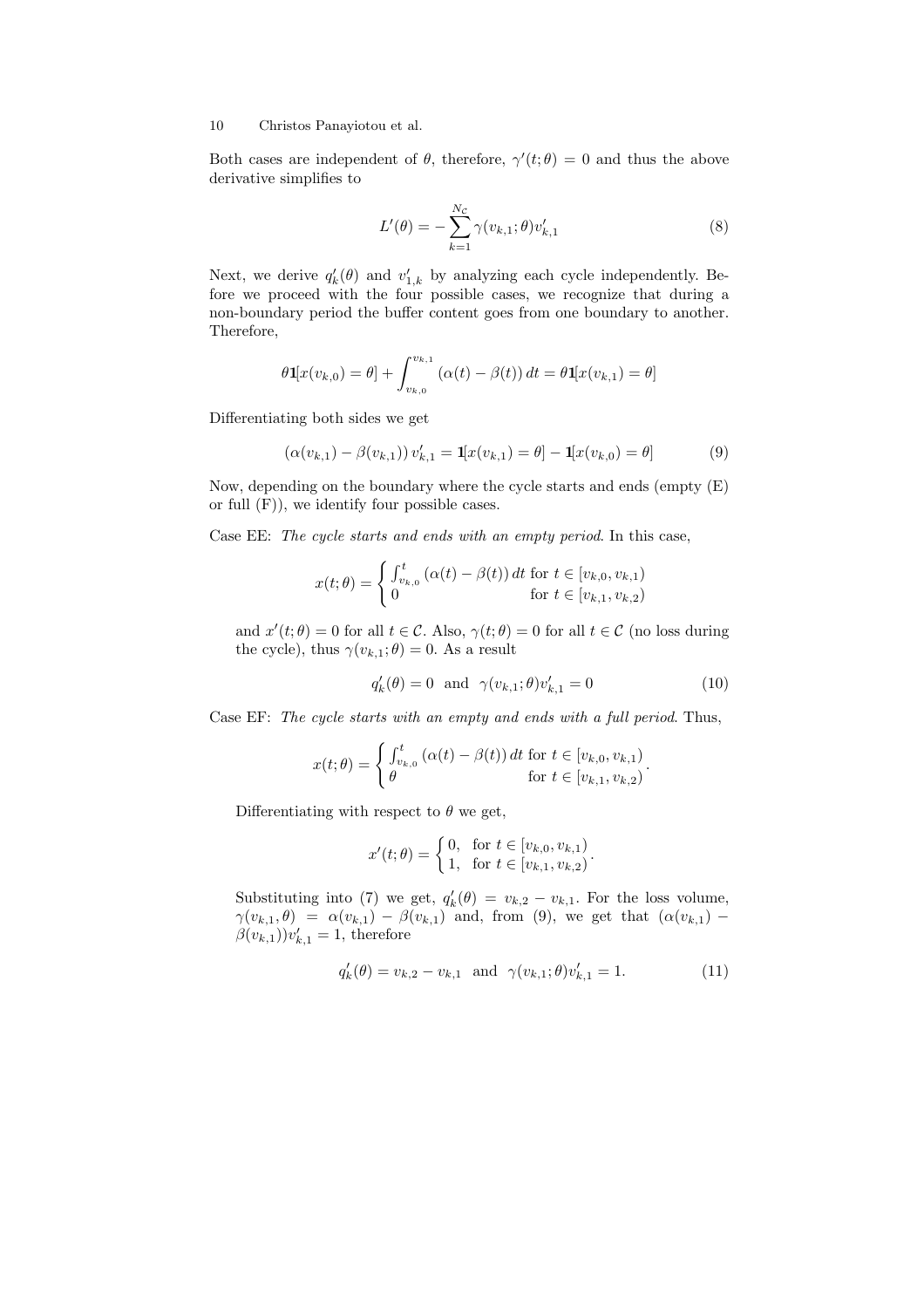Case FF: The cycle starts and ends with a full period. In this case,

$$
x(t; \theta) = \begin{cases} \theta + \int_{v_{k,0}}^t (\alpha(t) - \beta(t)) dt \text{ for } t \in [v_{k,0}, v_{k,1})\\ \theta \text{ for } t \in [v_{k,1}, v_{k,2}) \end{cases}
$$

therefore,  $x'(t; \theta) = 1$  for the entire cycle. As a result, from (7),  $q'_{k}(\theta) =$  $v_{k,2} - v_{k,0}$ . In addition, from (9) we get that  $v'_{k,1} = 0$  and therefore

$$
q'_{k}(\theta) = v_{k,2} - v_{k,0} \text{ and } \gamma(v_{k,1};\theta)v'_{k,1} = 0.
$$
 (12)

Case FE: The cycle starts with a full and ends with an empty period. In this case,

$$
x(t; \theta) = \begin{cases} \theta + \int_{v_{k,0}}^t (\alpha(t) - \beta(t)) dt & \text{for } t \in [v_{k,0}, v_{k,1}) \\ 0 & \text{for } t \in [v_{k,1}, v_{k,2}) \end{cases}
$$

and therefore  $x'(t; \theta) = 1$  for  $t \in [v_{k,0}, v_{k,1})$  and 0 for  $t \in [v_{k,1}, v_{k,2})$ . As a result, from (7)  $q'_k(\theta) = v_{k,1} - v_{k,0}$ . For the loss volume,  $x(v_{k,1}; \theta) = 0$ therefore  $\gamma(v_{k,1}; \theta) = 0$ . Hence,

$$
q'_k(\theta) = v_{k,1} - v_{k,0} \text{ and } \gamma(v_{k,1};\theta)v'_{k,1} = 0.
$$
 (13)

**Theorem 1.** The sample derivatives  $Q'(\theta)$  and  $L'(\theta)$  with respect to  $\theta$  are

$$
Q'(\theta) = \sum_{k=1}^{N_C} [(v_{k,2} - v_{k,1}) \mathbf{1}_{EF} + (v_{k,2} - v_{k,0}) \mathbf{1}_{FF} + (v_{k,1} - v_{k,0}) \mathbf{1}_{FE}]
$$
  

$$
L'(\theta) = -N_{C_{EF}}
$$

where  $N_{C_{EF}}$  is the number of EF cycles that were observed during  $[0, T]$  and  $1_{yy}$  is the usual indicator function that takes the value of 1 if the cycle is of the yy type and 0 otherwise.

Proof: Follows immediately from  $(10)-(13)$ .

Corollary 2. The estimators of Theorem 1 are precisely the estimators obtained in 
$$
[16]
$$
, in other words,

$$
Q'(\theta) = \sum_{j=1}^{N_{\mathcal{E}}} (v_{j,S_j} - v_{j,1})
$$
 and  $L'(\theta) = -N_{C_{EF}}$ 

where j counts the number of non-empty periods (not cycles),  $v_{j,1}$  indicates the first overflow point of the jth non-empty period and  $v_{j,S_j}$  indicates the end of the jth non-empty period. If no overflow occurs  $v_{j,1} = v_{j,S_j}$ .

Proof: Follows by recognizing that the union of a non-empty period with the following empty period consists either of a single EE cycle or it starts with an EF cycle, followed by  $m$  FF cycles  $m = 0, 1, 2, \dots$ , and ends with an FE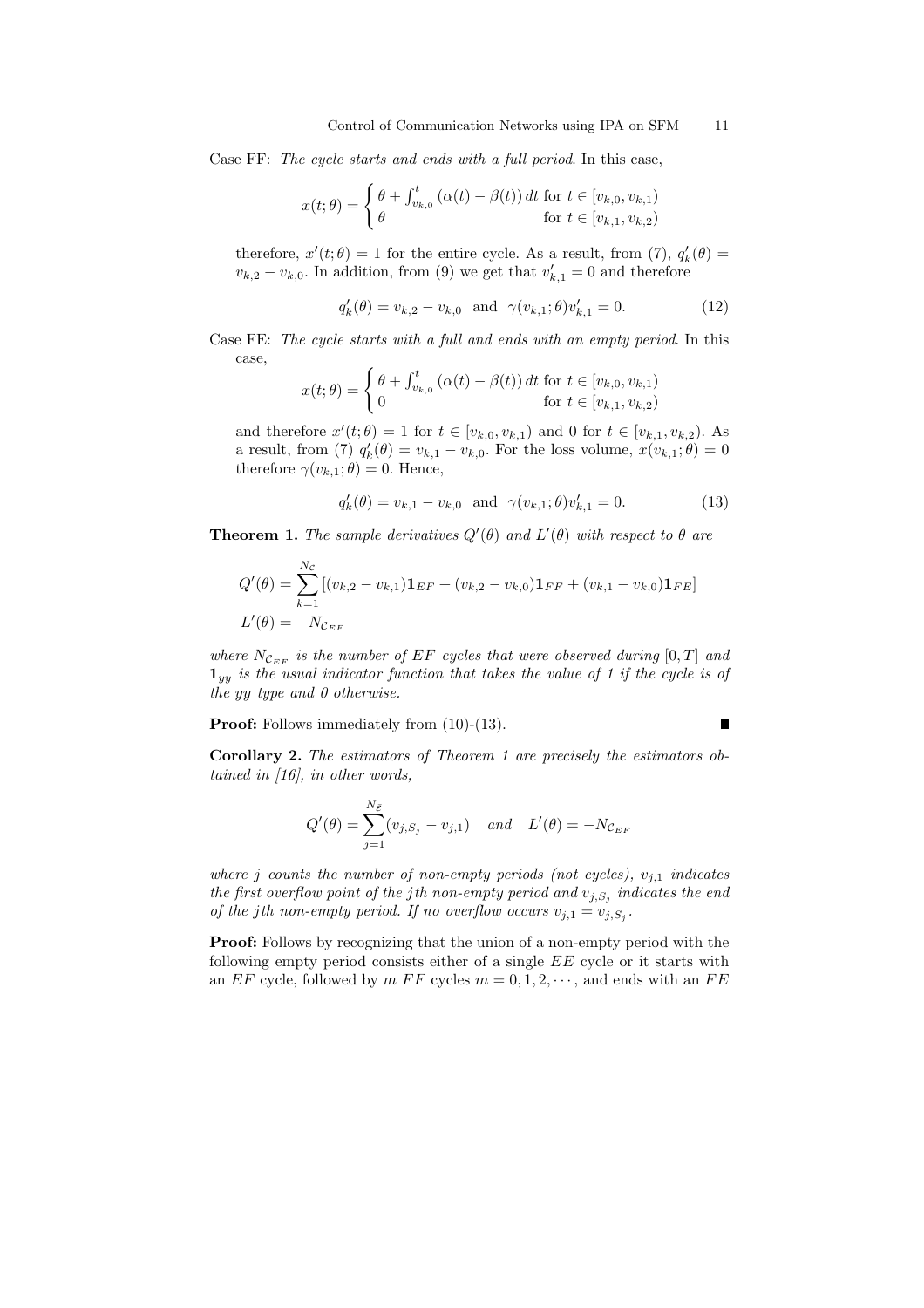cycle. Furthermore, note that the number of non-empty periods with at least some loss is equal to the number of  $EF$  cycles  $N_{C_{EF}}$ .

In [16] it is also shown that the above estimators are *unbiased*. Furthermore, we point out that the implementation of the above estimators is extremely simple; they simply accumulate the time between certain events, or they count the number of EF cycles.

#### 3.2 IPA Derivative with respect to  $\rho$

In this section, we assume  $\theta = b$  constant (so it is omitted from all expressions), and derive  $Q'(\rho) = dQ(\rho)/d\rho$  and  $L'(\rho) = dL(\rho)/d\rho$ . Differentiating (5) with respect to  $\rho$  we obtain

$$
Q'(\rho) = \sum_{k=1}^{N_C} q'_k(\rho) = \sum_{k=1}^{N_C} \left[ x(v_{k,2}; \rho) v'_{k,2} - x(v_{k,0}; \rho) v'_{k,0} + \int_{v_{k,0}}^{v_{k,2}} x'(t; \rho) dt \right]
$$
(14)

In this case, the cycle beginning and ending points  $v_{k,0}$  and  $v_{k,2}$  respectively are not always due to exogenous events. The events buffer ceases to be empty or full occur at points where a sign change of  $\alpha(t) - \rho\beta(t)$  occurs. The sign change can be due to a jump (discontinuity) in either  $\alpha(t)$  or  $\beta(t)$  which corresponds to exogenous events, or it can occur in a continuous fashion, thus the switching time depends on  $\rho$ . Nevertheless, the following result holds.

**Lemma 1.** At the cycle beginning and ending points  $v_{k,0}$  and  $v_{k,2}$  respectively,

$$
(\alpha(v_{k,0}) - \rho \beta(v_{k,0})) v'_{k,0} = (\alpha(v_{k,2}) - \rho \beta(v_{k,2})) v'_{k,2} = 0
$$

**Proof:** We make the argument only for the beginning point of  $\mathcal{C}_k$ ; the argument for the ending point is the same since it coincides with the beginning point of  $\mathcal{C}_{k+1}$ . As mentioned above,  $v_{k,0}$  is due to a sign change of  $\alpha(t)-\rho\beta(t)$ from positive to negative or vise versa. This can happen either due to a discontinuity in the processes  $\alpha(t)$  and  $\beta(t)$  or it can happen in a continuous fashion. If this happens due to a discontinuity of either  $\alpha(t)$  or  $\beta(t)$ , then it corresponds to an exogenous event, thus  $v'_{k,0} = 0$ . If on the other hand, the sign change occurs in a continuous fashion,  $\alpha(v_{k,0}) - \rho\beta(v_{k,0}) = 0$ . Hence, the lemma is proved.

Next, note that the buffer content is given by

$$
x(t; \rho) = \begin{cases} b \mathbf{1}[x(v_{k,0}; \rho) = b] + \int_{v_{k,0}}^t (\alpha(t) - \rho \beta(t)) dt \text{ for } t \in [v_{k,0}, v_{k,1}) \\ b \mathbf{1}[x(v_{k,1}; \rho) = b] \text{ for } t \in [v_{k,1}, v_{k,2}) \end{cases}
$$
(15)

therefore, using Lemma 1, the derivative with respect to  $\rho$  is given by

$$
x'(t; \rho) = \begin{cases} -\bar{\beta}(t, v_{k,0}) & \text{for } t \in [v_{k,0}, v_{k,1}) \\ 0 & \text{for } t \in [v_{k,1}, v_{k,2}) \end{cases} .
$$
 (16)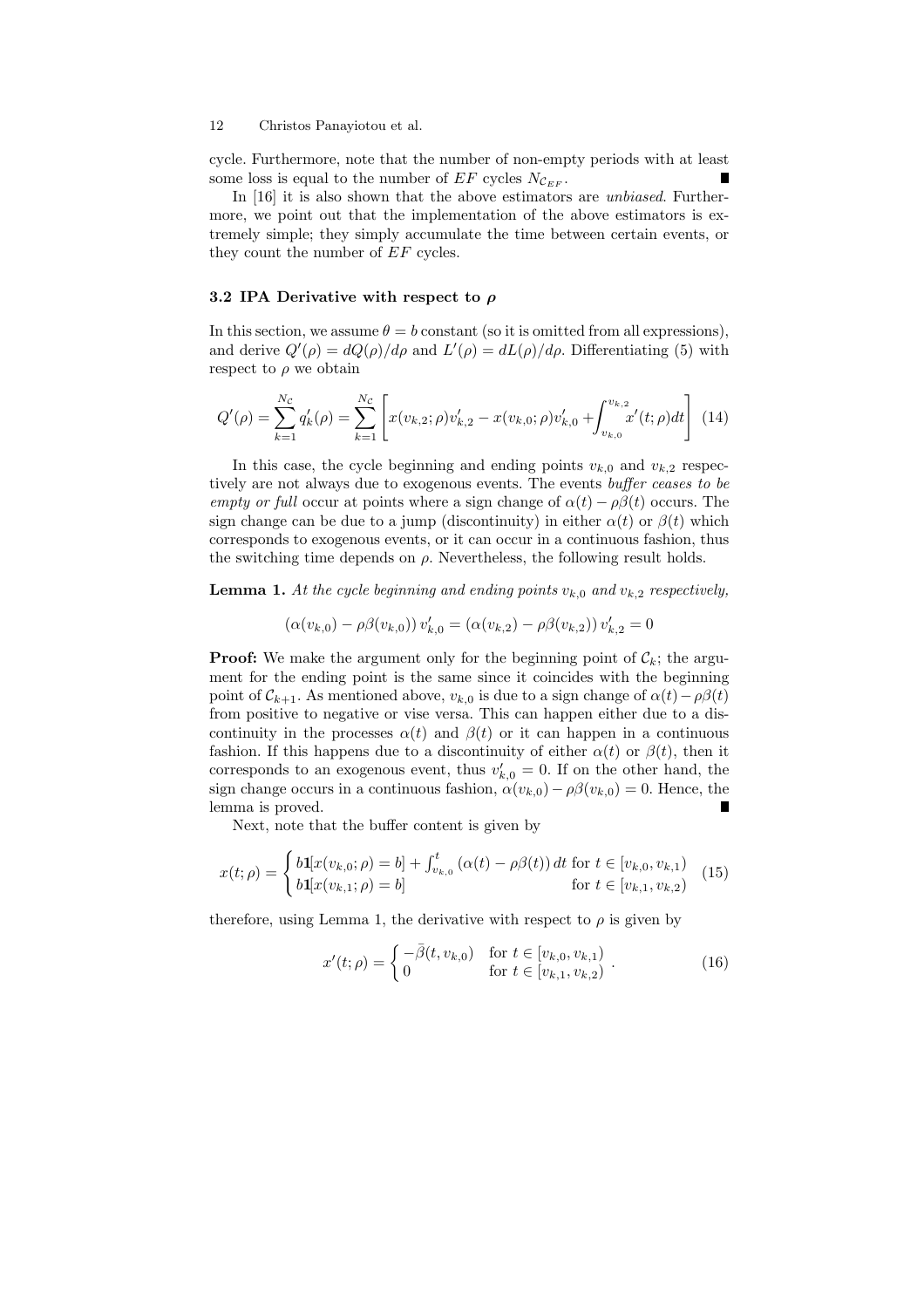where

$$
\bar{\beta}(t_2, t_1) = \int_{t_1}^{t_2} \beta(t)dt.
$$

For the general case, the above integral can be evaluated numerically, however, to simplify the analysis, in the sequel we assume the  $\beta(t) = \overline{\beta}$  constant, and thus  $\bar{\beta}(t_2, t_1) = \bar{\beta}(t_2 - t_1)$ . Therefore, the last term of (14) simplifies to

$$
\int_{v_{k,0}}^{v_{k,2}} x'(t; \rho) dt = -\int_{v_{k,0}}^{v_{k,1}} \bar{\beta}(t - v_{k,0}) dt
$$
  
=  $-\frac{\bar{\beta}}{2} (v_{k,1}^2 - 2v_{k,1}v_{k,0} - v_{k,0}^2 + 2v_{k,0}^2)$   
=  $-\frac{\bar{\beta}}{2} (v_{k,1} - v_{k,0})^2$ .

Substituting in (14), each term of the workload derivative simplifies to

$$
q'_{k}(\rho) = x(v_{k,2}; \rho)v'_{k,2} - x(v_{k,0}; \rho)v'_{k,0} - \frac{\bar{\beta}}{2}(v_{k,1} - v_{k,0})^{2}
$$
 (17)

Similarly, the loss volume derivative is given by

$$
L'(\rho) = \sum_{k=1}^{N_C} \left[ \gamma(v_{k,2}; \rho) v'_{k,2} - \gamma(v_{k,1}; \rho) v'_{k,1} + \int_{v_{k,1}}^{v_{k,2}} \gamma'(t; \rho) dt \right].
$$

The loss rate during any boundary period is

$$
\gamma(t; \rho) = \begin{cases} 0 & \text{if } x(t; \rho) = 0 \\ \alpha(t) - \rho \beta(t) & \text{if } x(t; \rho) = b \end{cases}, t \in [v_{k,1}, v_{k,2}), k = 1, \cdots, N_{\mathcal{C}}. (18)
$$

Therefore,  $\gamma'(t; \rho) = -\beta(t)$  if  $x(v_{k,1}; \rho) = b$  and 0 otherwise. Also, from Lemma 1, the term  $\gamma(v_{k,2}; \rho)v'_{k,2} = (\alpha(v_{k,2}) - \rho\beta(v_{k,2}))v'_{k,2} = 0$ . As a result, the above derivative simplifies to

$$
L'(\rho) = \sum_{k=1}^{N_C} \lambda'_k(\rho) = -\sum_{k=1}^{N_C} \left[ \gamma(v_{k,1}; \rho) v'_{k,1} + \bar{\beta}(v_{k,2} - v_{k,1}) \mathbf{1}[x(v_{k,1}; \rho) = b] \right]
$$
(19)

Next, we focus on a single cycle and derive  $q'_k(\rho)$  and  $\lambda'_k(\rho)$ , but first we recognize that during any non-boundary period  $x(t; \rho)$  goes from one boundary to another, thus

$$
b1[x(v_{k,0}; \rho) = b] + \int_{v_{k,0}}^{v_{k,1}} (\alpha(t) - \rho \overline{\beta}) dt = b1[x(v_{k,1}; \rho) = b].
$$

Differentiating both sides with respect to  $\rho$ , and using Lemma 1, we get

$$
(\alpha(v_{k,1}) - \rho \bar{\beta}) v'_{k,1} - \bar{\beta}(v_{k,1} - v_{k,0}) = 0
$$
\n(20)

Depending on the boundary where the cycle starts and ends (empty (E) or full  $(F)$ , we identify four possible cases.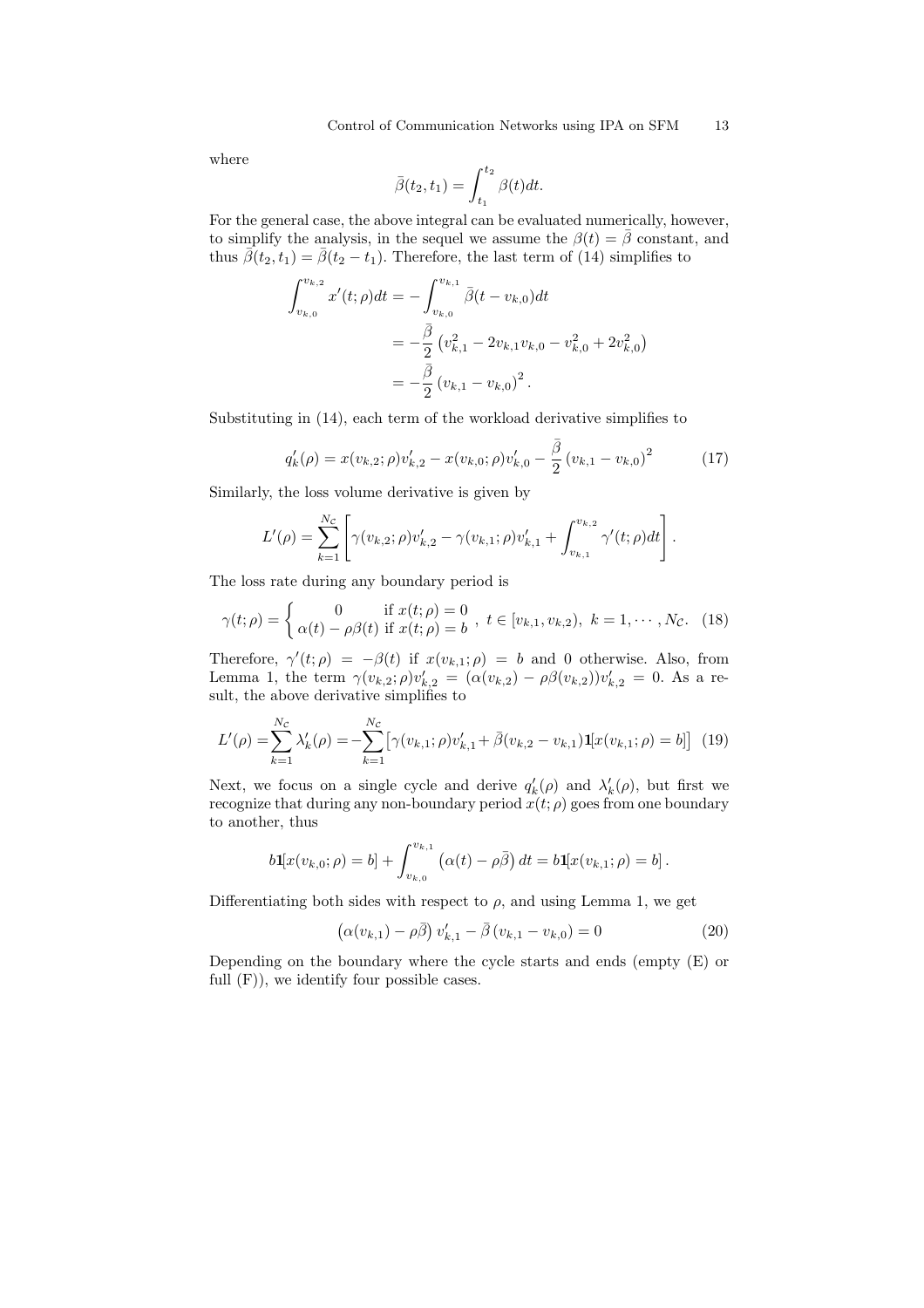Case EE: The cycle starts and ends with an empty period. In this case,  $x(v_{k,0}; \rho) = x(v_{k,2}; \rho) = 0$ , and, from (17),  $q'_{k}(\rho) = -\bar{\beta}(v_{k,1} - v_{k,0})^2/2$ . Also,  $\gamma(t; \rho) = 0$  for all  $t \in C_k$  (no loss during the cycle), thus, from (19)  $\lambda'_k(\rho) = 0$ . Summarizing,

$$
q'_{k}(\rho) = -\frac{\bar{\beta}}{2} (v_{k,1} - v_{k,0})^2 \text{ and } \lambda'_{k}(\rho) = 0
$$
 (21)

Case EF: The cycle starts with an empty and ends with a full period. In this case,  $x(v_{k,0}, \rho) = 0$  and  $x(v_{k,2}, \rho) = b$  so, in (17) the term  $x(v_{k,0}, \rho)v'_{k,0} =$ 0. Next, from (20) we get,

$$
\gamma(v_{k,1};\rho)v'_{k,1} = (\alpha(v_{k,1}) - \rho\overline{\beta})v'_{k,1} = \overline{\beta}(v_{k,1} - v_{k,0}).
$$

Substituting in (17) and (19), we get

$$
q'_{k}(\rho) = bv'_{k,2} - \frac{\bar{\beta}}{2} (v_{k,1} - v_{k,0})^2 \text{ and } \lambda'_{k}(\rho) = -\bar{\beta}(v_{k,2} - v_{k,0})
$$
 (22)

Case FF: The cycle starts and ends with a full period. In this case,  $x(v_{k,0}, \rho) =$ b and  $x(v_{k,2}, \rho) = b$ . Using (20) we get

$$
\gamma(v_{k,1};\rho)v'_{k,1} = (\alpha(v_{k,1}) - \rho\overline{\beta})v'_{k,1} = \overline{\beta}(v_{k,1} - v_{k,0}),
$$

and again, substituting in (17) and (19), we get

$$
q'_{k}(\rho) = bv'_{k,2} - bv'_{k,0} - \frac{\bar{\beta}}{2} (v_{k,1} - v_{k,0})^2 \text{ and } \lambda'_{k}(\rho) = -\bar{\beta}(v_{k,2} - v_{k,0})
$$
 (23)

Case FE: The cycle starts with a full and ends with an empty period. In this case,  $x(v_{k,0}, \rho) = b$  and  $x(v_{k,1}, \rho) = x(v_{k,2}, \rho) = 0$ , so that in (17) the term  $x(v_{k,2}, \rho)v'_{k,2} = 0$ . Also, from (20) we arrive at

$$
\gamma(v_{k,1};\rho)v'_{k,1} = (\alpha(v_{k,1}) - \rho\overline{\beta})v'_{k,1} = \overline{\beta}(v_{k,1} - v_{k,0}),
$$

and again, substituting in (17) and (19), we get

$$
q'_{k}(\rho) = -bv'_{k,0} - \frac{\bar{\beta}}{2} (v_{k,1} - v_{k,0})^2 \text{ and } \lambda'_{k}(\rho) = -\bar{\beta}(v_{k,1} - v_{k,0}) \quad (24)
$$

**Theorem 2.** The sample derivatives of  $Q(\rho)$  and  $L(\rho)$  are given by

$$
Q'(\rho) = -\frac{\bar{\beta}}{2} \sum_{k=1}^{N_C} (v_{k,1} - v_{k,0})^2
$$
  

$$
L'(\rho) = -\sum_{k=1}^{N_C} [(v_{k,2} - v_{k,0})(\mathbf{1}_{EF} + \mathbf{1}_{FF}) + (v_{k,1} - v_{k,0})\mathbf{1}_{FE}]
$$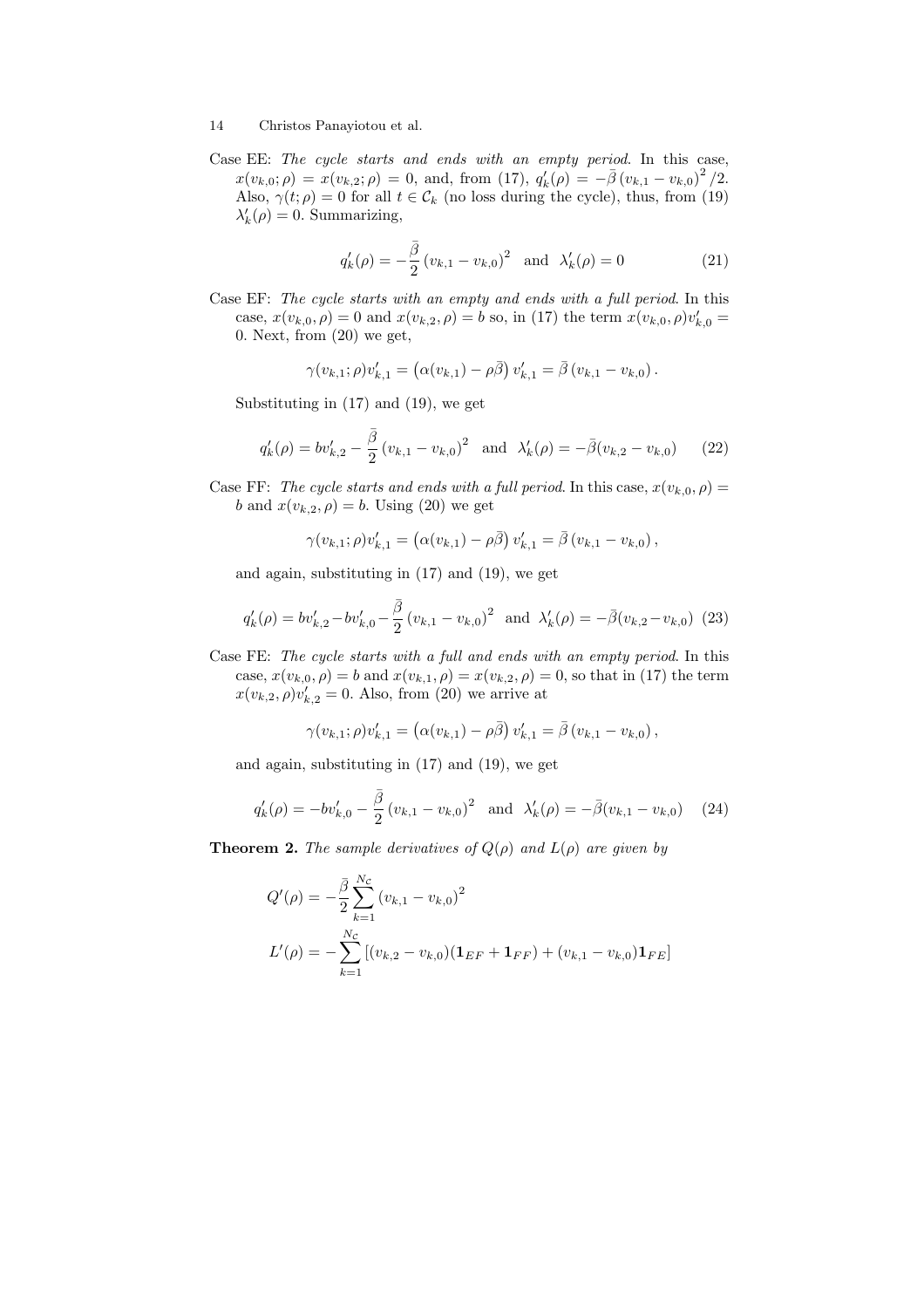**Proof:** The theorem follows by combining (21)-(24). For  $Q'(\rho)$  note also that  $v_{k,2} = v_{k+1,0}$  and that every EF cycle is followed by either an FF or an FE cycle and every  $FF$  is followed by another  $FF$  or  $FE$  cycle. As a result all terms of the form  $bv'_{k,2}$  are cancelled by  $bv'_{k+1,0}$ . п

Corollary 3. Theorem 2 gives precisely the estimators obtained in [19].

We do not present the estimators explicitly since they require the introduction of some new notation. In any case, the proof of this corollary follows along the lines of the proof of Corollary 2. In [19] it is also shown that the above estimators are unbiased. Furthermore, we point out that the implementation of the above estimators is extremely simple; they simply accumulate the time between certain events. Finally, before we leave the single-node single-class flow model we mention that [19] also derives IPA estimators with respect to parameters of the arrival process  $\alpha(t; \theta)$ .

# 4 Multiple Classes

In this section, we enrich the modeling framework introduced earlier by introducing multiple classes of flows which are merged into a First Come First Serve (FIFO) buffer. The various classes of flows are differentiated according to a Threshold Policy [25] which works as follows: When fluid from class  $m$ arrives, it is accepted in the buffer if the state  $x(t; \theta) < T_m$ , otherwise the fluid is rejected. Threshold  $T_m$ ,  $m$ ,  $m = 1, ..., M$ , is associated with the class m flow and we assume  $0 = T_0 < T_1 < \cdots < T_m < \cdots < T_M$ . In this way, class M has the highest priority and class 1 the lowest priority. This policy has been shown to provide good protection to the higher priority classes [25] and was proposed for the Differentiated Services (DS) architecture [26]. The inflow rate of class m at time t is denoted by  $\alpha_m(t)$  and the corresponding loss rate by  $\gamma_m(t;\theta)$ . As in the previous section, the service rate is denoted by  $\beta(t)$ , and  $x(t; \theta)$  is the buffer level at time t. For the purpose of our analysis, we choose any one of the thresholds, say,  $T_{\overline{m}}$ , as the one with respect to which we wish to carry out sensitivity analysis and denote this parameter by  $\theta$ . We also assume that the processes  $\{\alpha_m(t)\}\,$ ,  $m=1,\dots,M$ , and  $\{\beta(t)\}\,$ are independent of  $\theta$  and **Assumption 1** holds. For notational economy we define:

$$
A_m(t) \equiv \sum_{n=m}^{M} \alpha_n(t) - \beta(t), \quad m = 1, \cdots, M
$$
 (25)

and observe that  $A_m(t) \geq A_{m+1}(t)$ ,  $m = 1, ..., M - 1$ .

Fig. 3 depicts the SFM described above. Furthermore, we assume that the parameter  $\theta$  is confined to a bounded (compact) interval  $\Theta = (T_{\overline{m}-1}, T_{\overline{m}+1}).$ In what follows, again we consider two performance metrics, the Cumulative Workload(or just Work)  $Q(\theta)$  and the mth class Loss Volume  $L_m(\theta)$ ,  $m =$  $1, \ldots, M$  defined as follows: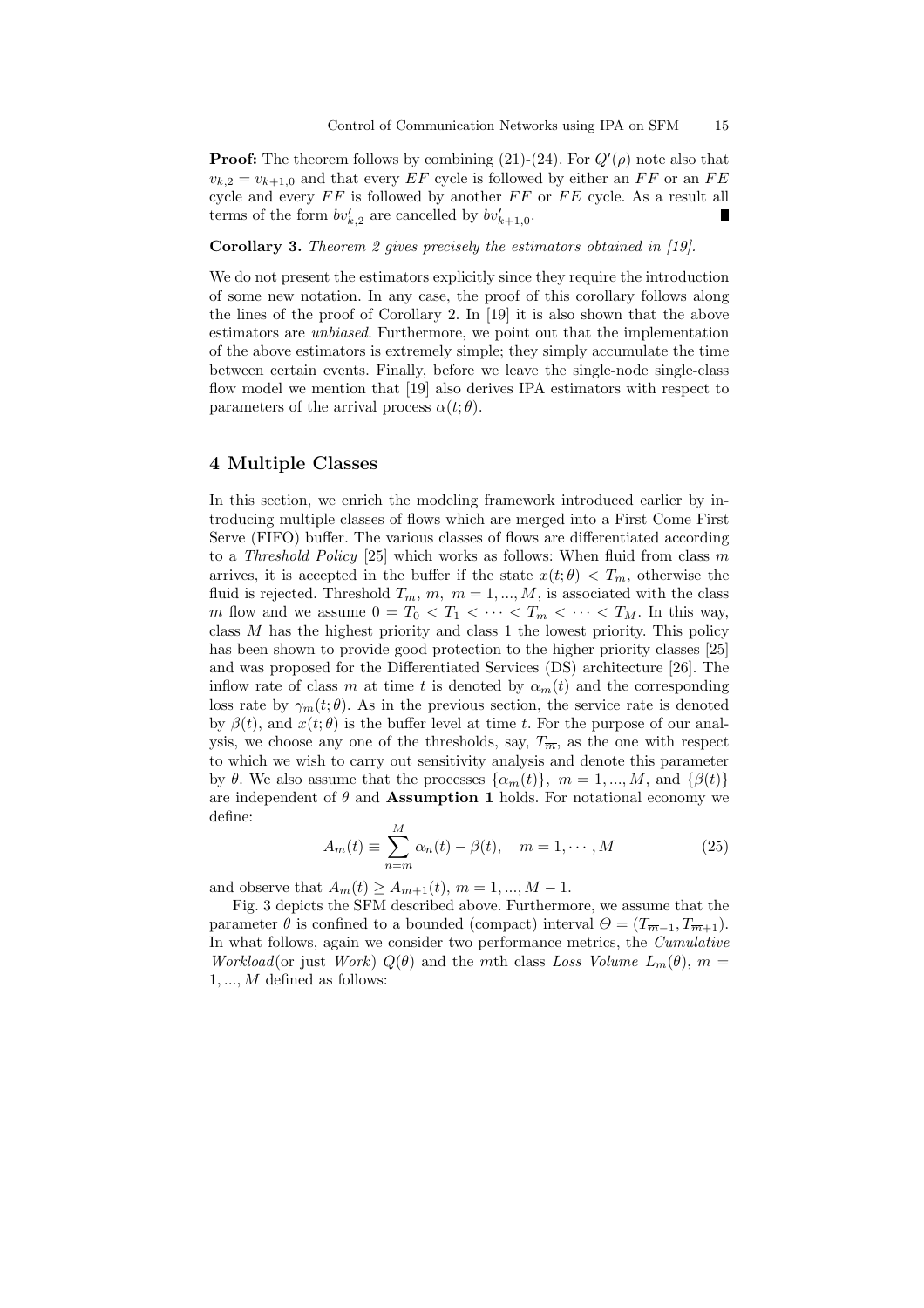

Fig. 3. M-Class Stochastic Fluid Model (SFM)

$$
Q(\theta) = \int_0^T x(t; \theta) dt, \qquad L_m(\theta) = \int_0^T \gamma_m(t; \theta) dt.
$$
 (26)

For this system, we identify the following two event types. Event type  $e_1$ is an event where the buffer content leaves the value  $x(t; \theta) = T_m$ , for some  $m = 0, \dots, M$ , after it has maintained it for some finite length of time. This is an exogenous event since it is caused by a sign change of  $A<sub>m</sub>(t)$  in (25) for some  $m = 1, ..., M$ . Event type  $e_2$  is defined to occur whenever the buffer content reaches or crosses the value  $x(t; \theta) = T_m$ , for any  $m = 0, \dots, M$ . The interval between two consecutive events of type  $e_1$  define a cycle (say  $\mathcal{C}_k$ ). These events are assumed to occur at time instants  $v_{k,0}, k = 1, \cdots, N_{\mathcal{C}}$ where  $N_c$  is the random number of such cycles in the interval  $[0, T]$ . During the kth cycle  $\mathcal{C}_k$ , we observe  $R_k - 1$  endogenous  $(e_2)$  events, at time instants  $v_{k,i}$  i = 1,  $\cdots$ ,  $R_k$  – 1. (see Fig. 4 for examples of such events). Thus, the  $\mathcal{C}_k$ cycle is divided into  $R_k$  periods

$$
p_{k,i} \equiv [v_{k,i}, v_{k,i+1}), \quad i = 0, \cdots, R_{k-1}.
$$

The corresponding open interval  $(v_{k,i}, v_{k,i+1})$  is denoted by  $p_{k,i}^o$ . For the purpose of our analysis, we view each threshold as a boundary, thus any period  $p_{k,i}$  where  $x(t; \theta) = T_m$ ,  $t \in p_{k,i}$ ,  $m = 0, \dots, M$ , is considered as a *bound*ary period. Otherwise,  $p_{k,i}$  is a non-boundary period. We emphasize that each cycle ends with a boundary period  $p_{k,R_k-1}$  and thus the cycle definition is consistent with the definition of Section 2. A typical sample path for the case of  $M = 3$  with three cycles  $C_i$ ,  $C_{i+1}$  and  $C_{i+2}$  is shown in Fig. 4. In the figure, note also that  $v_{i,0} = v_{i-1,R_i}, i = 1, \cdots, N_c.$ 

During a boundary period  $p_{k,R_k-1}$ , the buffer content dynamics are

$$
\frac{dx(t; \theta)}{dt^+} = 0.\t(27)
$$

On the other hand, during a non-boundary period  $p_{k,i}$ ,  $i = 0, ..., R_k - 2$ , if  $T_{m-1} < x(t; \theta) < T_m$  for  $t \in p_{k,i}^o$ , the buffer content dynamics are

$$
\frac{dx(t)}{dt^+} = A_m(t). \tag{28}
$$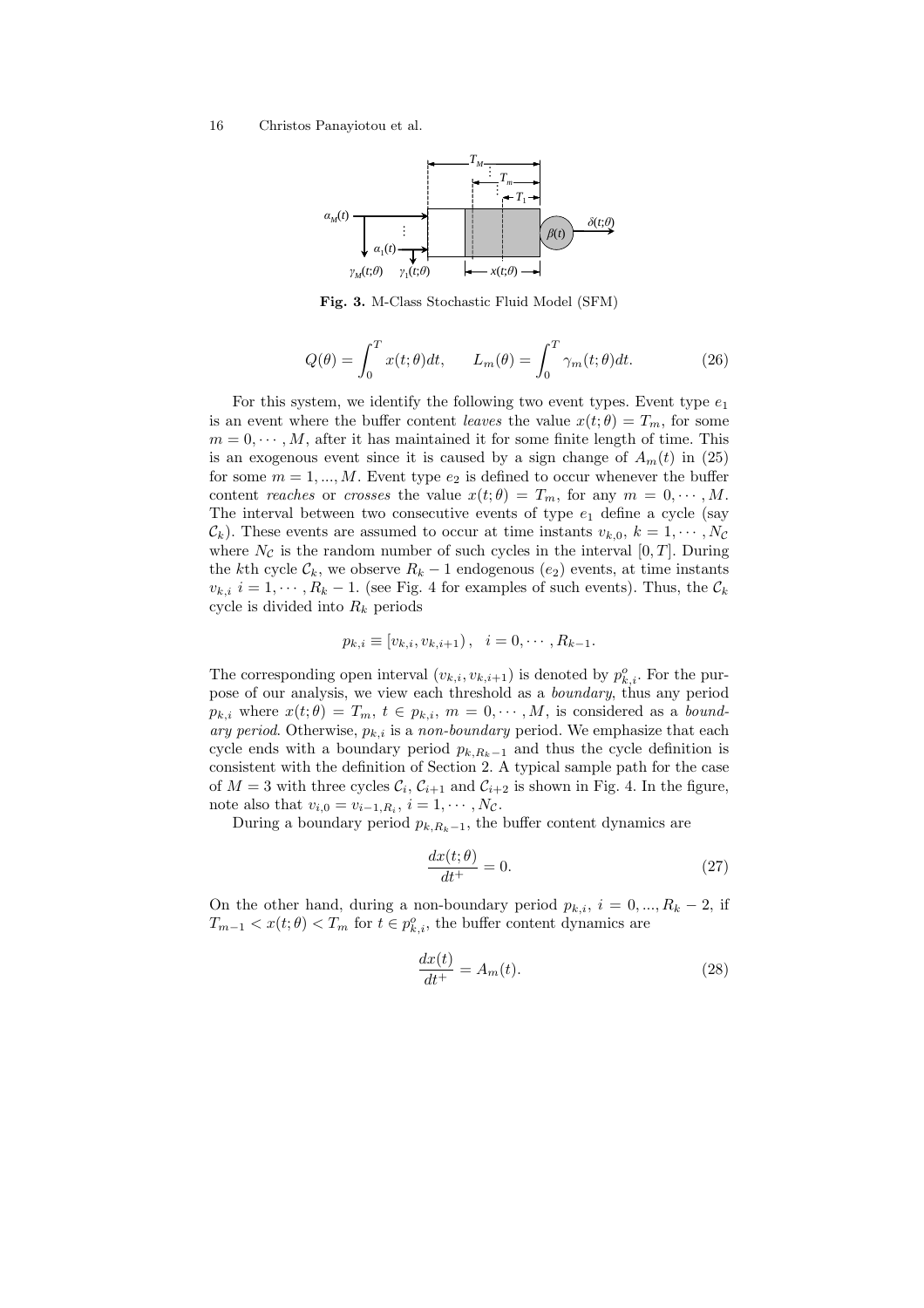

Fig. 4. Typical sample path segment  $(M = 3)$ 

#### 4.1 IPA with Respect to Thresholds

Our objective here is to estimate the sample derivatives  $Q' = dQ(\theta)/d\theta$  and  $L'_m = dL_m(\theta)/d\theta$ ,  $m = 1, ..., M$ . We proceed by first evaluating the sample derivatives  $Q'(\theta)$  and  $L'_{m}(\theta)$  in terms of event time derivatives  $v'_{k,i} = dv_{k,i}/d\theta$ , and then provide an algorithm for evaluating these event time derivatives based on observable quantities along a given sample path. Again for notational convenience, similar to our definition of  $A_m(t)$  in (25), let us define

$$
A_{m,k,i} \equiv \sum_{n=m}^{M} \alpha_n(v_{k,i}) - \beta(v_{k,i})
$$
\n(29)

#### Work IPA Derivative

Using the sample path partition into cycles, we write (3) as

$$
Q(\theta) = \sum_{k=1}^{N_C} q_k(\theta) = \sum_{k=1}^{N_C} \int_{v_{k,0}}^{v_{k,R_k}} x(t;\theta)dt.
$$
 (30)

where, as earlier,  $q_k(\theta) = \int_{v_{k,0}}^{v_{k,R_k}} x(t;\theta) dt$ . Thus,

$$
Q'(\theta) = \sum_{k=1}^{N_C} q'_k(\theta) = \sum_{k=1}^{N_C} \frac{d}{d\theta} \int_{v_{k,0}}^{v_{k,R_k}} x(t;\theta)dt = \sum_{k=1}^{N_C} \int_{v_{k,0}}^{v_{k,R_k}} x'(t;\theta)dt
$$
 (31)

where we use the fact that  $v_{k,0}$  and  $v_{k,R_k}$  are independent of  $\theta$  since they correspond to exogenous events.

**Theorem 3.** The sample derivative of  $Q(\theta)$  with respect to  $\theta$  is given by

$$
Q'(\theta) = \sum_{k=1}^{N_C} \sum_{j=0}^{R_k - 1} x'_{k,j} \left( v_{k,j+1} - v_{k,j} \right)
$$

where  $x'_{k,R_k-1} = \mathbf{1}[x(v_{k,R_k-1}; \theta) = \theta]$  and for  $j = 0, \dots, R_k - 2$ 

$$
x'_{k,j} = \begin{cases} \mathbf{1}[x(v_{k,j};\theta) = \theta] - A_{m+1,k,j}v'_{k,j} & \text{if } \forall t \in p^o_{k,j}, T_m < x(t;\theta) < T_{m+1} \\ \mathbf{1}[x(v_{k,j};\theta) = \theta] - A_{m,k,j}v'_{k,j} & \text{if } \forall t \in p^o_{k,j}, T_{m-1} < x(t;\theta) < T_m \end{cases}
$$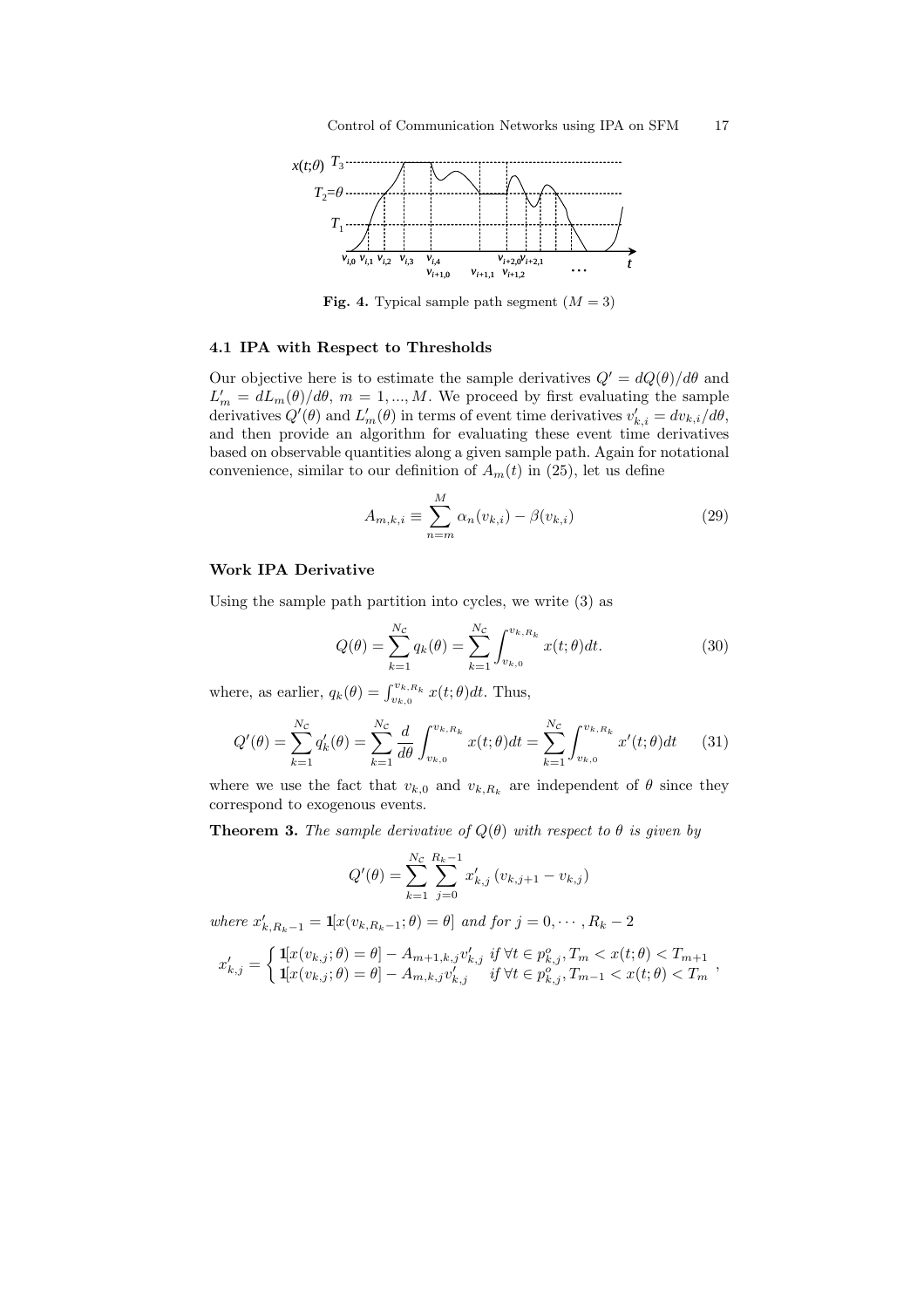The proof follows easily from (31) by writing the expression of  $x(t; \theta)$  in any interval  $p_{k,i}$  and subsequently differentiating with respect to  $\theta$  (see [23] for details). In [23] it is also shown that the estimator is unbiased. In order to evaluate  $Q'(\theta)$  one simply needs to observe the net inflow rates  $A_{m,k,i}$  at specific points in time and measure the intervals  $(v_{k,j+1} - v_{k,j})$ . In addition, one also needs the event time derivatives  $v'_{k,j}$  which are determined in a subsequent subsection.

# Class m Loss IPA Derivatives

Again, using the sample path partition into cycles, we may write  $L_m(\theta)$  from (26) as follows:

$$
L_m(\theta) = \sum_{k=1}^{N_C} \lambda_{m,k}(\theta) = \sum_{k=1}^{N_C} \int_{v_{k,0}}^{v_{k,R_k}} \gamma_m(t;\theta) dt
$$
 (32)

For the purpose of our analysis, a useful way of grouping periods  $p_{k,i}$ ,  $k =$  $1, \ldots, N_c$  within a typical cycle is by defining sets associated with each class  $m = 1, \cdots, M$  as follows:

Partial Loss Period Set  $U_m$ . For any  $p_{k,i} \in U_m$ , the buffer content is  $x(t; \theta) =$  $T_m$  for all  $t \in p_{k,i}$ , and class m traffic experiences partial loss. In particular, the traffic flows satisfy

$$
A_m(t) > 0 \text{ and } A_{m+1}(t) < 0 \tag{33}
$$

so that the processing capacity  $\beta(t)$  can accommodate the cumulative incoming flow  $\sum_{n=m+1}^{M} \alpha_n(t)$  due to classes  $m+1, \dots, M$ , but not the flow  $\sum_{n=m}^{M} \alpha_n(t)$  that includes the next lower priority class m. In this case, the system accepts only the portion of the class  $m$  traffic that can be accommodated and incurs a "partial" loss with rate  $\gamma_m(t;\theta) = A_m(t)$ . Formally, we define  $U_m$  as follows:

$$
U_m := \{ p_{k,i} : x(t; \theta) = T_m, \ t \in p_{k,i} \}.
$$
\n(34)

Note that the starting point  $v_{k,i}$  of such a period corresponds to an endogenous event  $e_2$ , whereas the ending point  $v_{k,i+1}$  corresponds to an exogenous event  $e_1$  and is, therefore, locally independent of  $\theta$ . Also note that the elements of  $U_m$  set are always the last interval of a cycle. In addition, the last interval of a cycle,  $p_{k,R_k-1}$ , if during it  $x(t; \theta) \neq 0$ , it must be an element of  $U_m$  for a some  $m \in \{1, \dots, M\}.$ 

Full Loss Period Set  $V_m$ . During such periods, the buffer content is  $x(t; \theta)$  $T_m$  (excluding the starting point  $v_{k,i}$ ) and all class m traffic is lost, i.e.,  $\gamma_m(t;\theta) = \alpha_m(t)$ . Formally, we define  $V_m$  as follows:

$$
V_m := \{ p_{k,i} : x(t; \theta) > T_m, \ t \in p_{k,i}^o \}
$$
\n(35)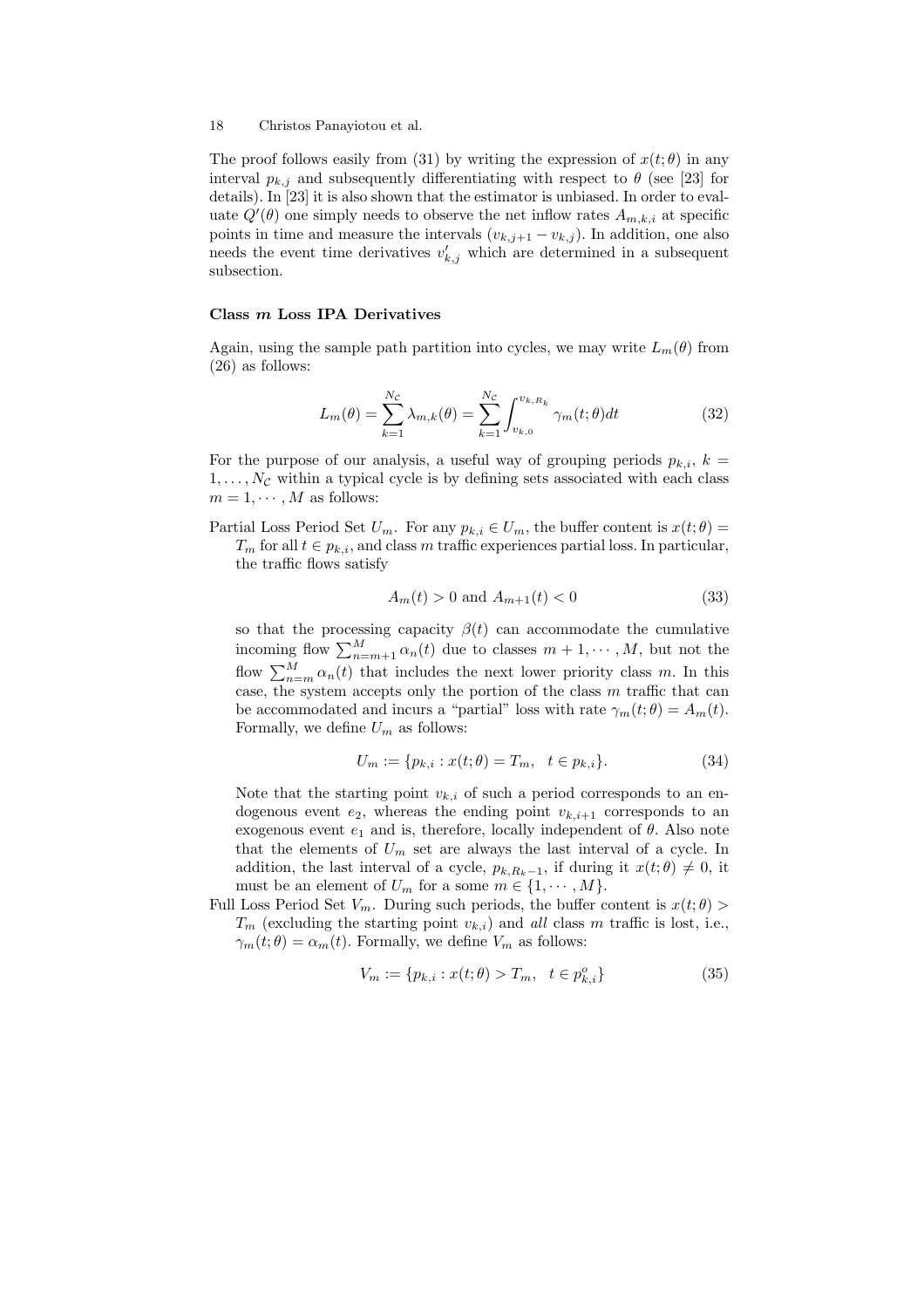No Loss Period Set  $W_m$ . During such periods the buffer content is  $x(t; \theta)$  <  $T_m$  (excluding the starting point  $v_{k,i}$ ) and no class m loss occurs, i.e.,  $\gamma_m(t; \theta) = 0$ . Formally, we define  $W_m$  as follows:

$$
W_m := \{ p_{k,i} : x(t) < T_m, \ t \in p_{k,i}^o \} \tag{36}
$$

Note that each of the sets above is locally independent of  $\theta$ , and that for any  $m, U_m \cup V_m \cup W_m = [0, T)$  with all sets being mutually exclusive.

**Theorem 4.** The sample derivatives  $L'_m(\theta)$ ,  $m = 1, \dots, M$  are given by

$$
L'_{m}(\theta) = \sum_{k=1}^{N_C} \lambda'_{m,k}(\theta)
$$

where

$$
\lambda'_{k,m}(\theta) = \sum_{j=0}^{R_k - 1} \left[ \mathbf{1}[p_{k,j} \in V_m] \left( \alpha_m(v_{k,j+1}) v'_{k,j+1} - \alpha_m(v_{k,j}) v'_{k,j} \right) - \mathbf{1}[p_{k,R_k-1} \in U_m] \cdot A_{m,k,R_k-1} v'_{k,R_k-1} \right].
$$

Again the proof follows easily by differentiating (32) and writing the loss volume during each interval  $p_{k,j}$ . For details see [23] where it is also shown that the above estimators are unbiased. We also point out that as with  $Q'(\theta)$ , evaluating this estimator we only need some rates at specific points in time and the event time derivatives  $v'_{k,j}$  which are determined next.

#### Event Time Derivatives

Theorems 3 and 4 provide estimators of the sample derivatives  $Q'(\theta)$  and  $L'(\theta)$  respectively. Both estimators require the event time derivatives  $v'_{k,j}$ ,  $j = 1, \dots, R_k - 1$  and  $k = 1, \dots, N_c$ . As already discussed, the beginning and end points of  $\mathcal{C}_k$  are independent of  $\theta$  because they correspond to exogenous events (e<sub>1</sub>), so  $v'_{k,0} = v'_{k,R_k} = 0$ . The following theorem provides an iterative algorithm for determining the event time derivative  $v'_{k,i+1}$  given  $v'_{k,i}$ . To simplify the notation we also use

$$
x_{k,i} = x(v_{i,k}; \theta)
$$

Theorem 5. The event time derivative of any endogenous event occurring at time  $v_{i+1}$ ,  $i = 0, \dots, R_k - 1$ , is given by

$$
v'_{k,i+1} = F_{k,i} \cdot v'_{k,i} + G_{k,i},
$$

where  $F_{k,i}$  and  $G_{k,i}$  and are given below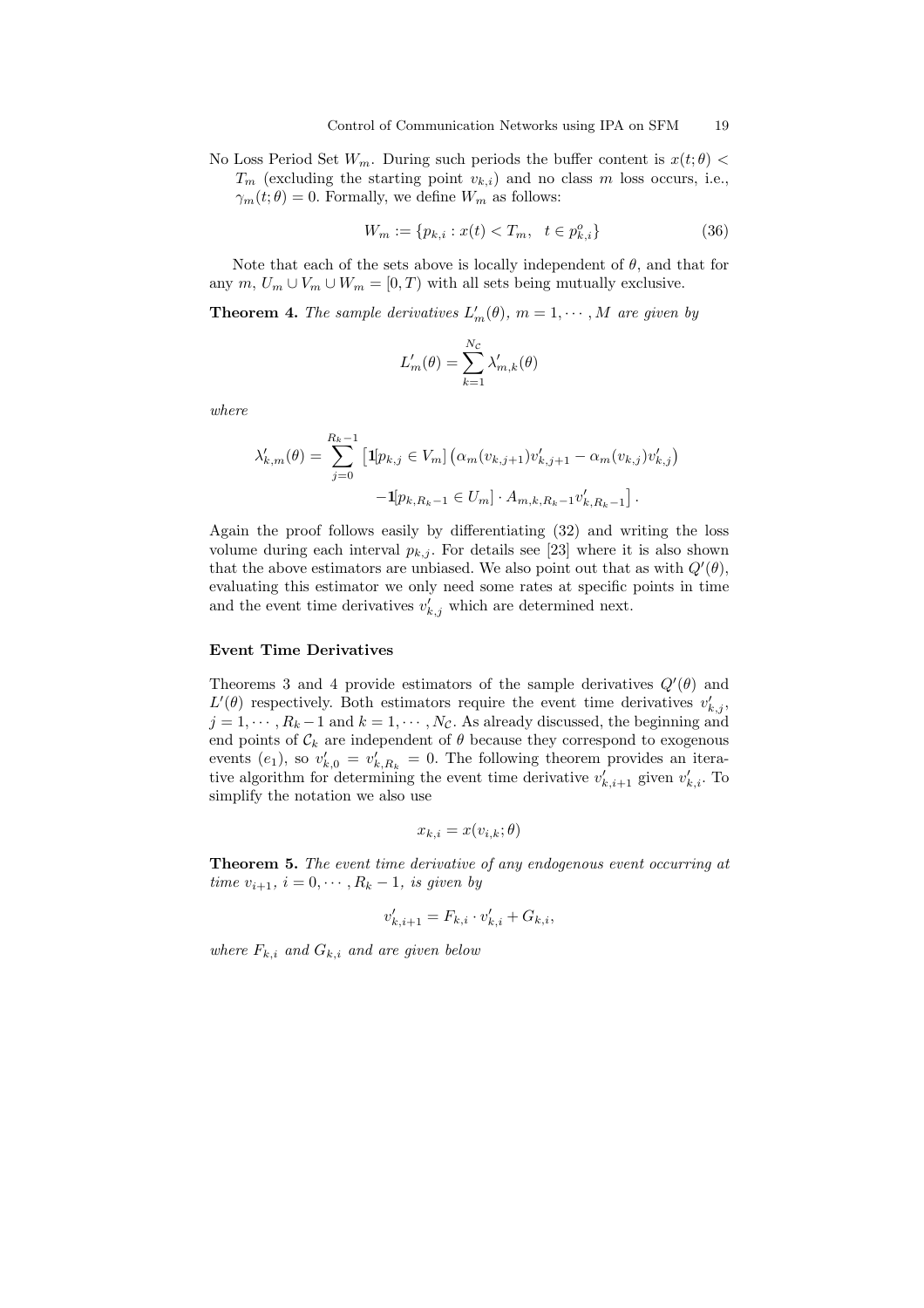

Fig. 5. Tandem two-node network

$$
F_{k,i} = \begin{cases} S_{k,i} \frac{A_{m+1,k,i}}{A_{m+1,k,i+1}} & \text{if } x_{k,i} = T_m \text{ and } x_{k,i+1} = T_{m+1} \\ S_{k,i} \frac{A_{m,k,i}}{A_{m,k,i+1}} & \text{if } x_{k,i} = T_m \text{ and } x_{k,i+1} = T_{m-1} \\ \frac{A_{m+1,k,i}}{A_{m+1,k,i+1}} & \text{if } x_{k,i} = x_{k,i+1} = T_m \text{ and } x(t;\theta) > T_m, t \in p_{k,i}^o \\ \frac{A_{m,k,i}}{A_{m,k,i+1}} & \text{if } x_{k,i} = x_{k,i+1} = T_m \text{ and } x(t;\theta) < T_m, t \in p_{k,i}^o \\ \frac{-1}{A_{m+1,k,i+1}} & \text{if } x_{k,i} = T_m = \theta \text{ and } x_{k,i+1} = T_{m+1} \\ -\frac{1}{A_{m,k,i+1}} & \text{if } x_{k,i} = T_m = \theta \text{ and } x_{k,i+1} = T_{m-1} \\ \frac{1}{A_{m,k,i+1}} & \text{if } x_{k,i} = T_{m-1} \text{ and } x_{k,i+1} = T_m = \theta \\ \frac{1}{A_{m+1,k,i+1}} & \text{if } x_{k,i} = T_{m+1} \text{ and } x_{k,i+1} = T_m = \theta \\ 0 & \text{otherwise} \end{cases}
$$

where  $S_{k,i} = 1$  if  $x_{k,i+1} \neq \theta$  and  $S_{k,i} = -1$  if  $x_{k,i+1} = \theta$ .

Recall that  $A_{m,k,i}$  is given by (29). Also note that  $G_{k,i} \neq 0$  only for the intervals i that either start or end at threshold  $\theta$ . For the proof the interested reader is referred to [23]. We point out that unlike the estimators of the previous section, where we were able to determine a closed-form expression, these estimators are evaluated using the iterative algorithm of Theorem 5. An exception is the two-class case, where again it is possible to obtain a closedform expression (see [17] and [23]).

### 5 Tandem Networks

In this section, we describe how perturbations in a buffer threshold propagate in a network. For simplicity, we limit ourselves to the two-node network of Fig. 5; for the general m-node network the reader is referred to  $[27]$ . The control parameter of interest is  $\theta$ , the buffer size of node 1, and we are interested in the sample derivatives of the workload and loss volume of node 2; recall that the corresponding sample derivatives for node 1 were obtained in Section 3.

For notational convenience, let as focus on node 2 and use  $x(t; \theta) = x_2(t; \theta)$ and  $y(t; \theta) = x_1(t; \theta)$ . Also, let  $\gamma(t; \theta) = \gamma_2(t; \theta)$  and define the net inflow rate to node 2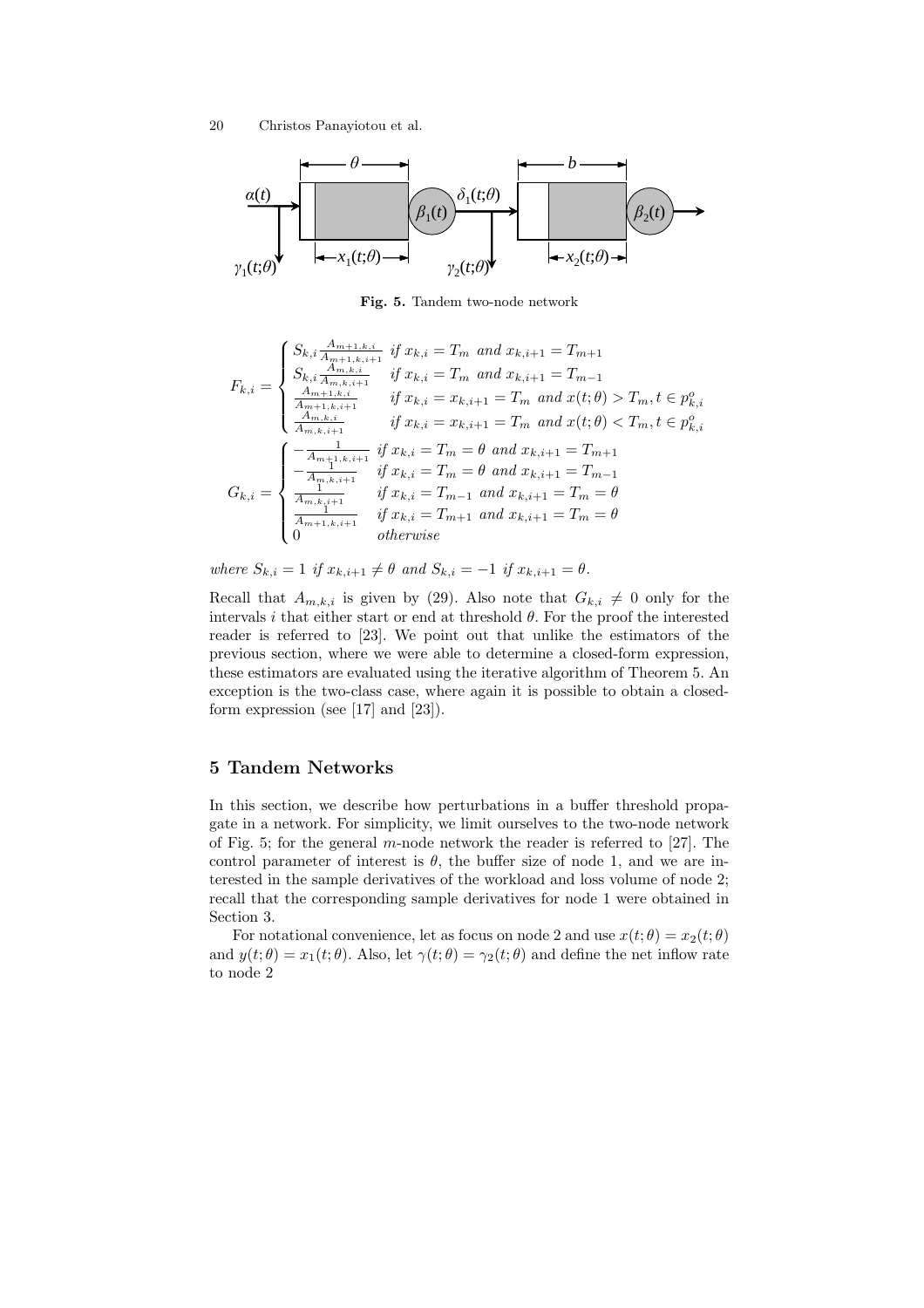

Fig. 6. A typical sample path for the tandem two-node network

$$
A(t; \theta) = \delta_1(t; \theta) - \beta_2(t) \tag{37}
$$

where,  $\delta_1(t;\theta)$  is the outflow from node 1 and is equal to  $\alpha(t)$  if  $y(t;\theta) = 0$  or  $\beta_1(t)$  if  $y(t; \theta) > 0$ . Using this notation, the objective functions of interest are

$$
Q(\theta) = \int_0^T x(t; \theta) dt, \text{ and } L(\theta) = \int_0^T \gamma(t; \theta) dt
$$
 (38)

A typical sample path of this system is shown in Fig. 6. Following the practice of the previous sections, we again partition the sample path of  $x(t; \theta)$ into boundary and non-boundary periods and form cycles consisting of a nonboundary period and the following boundary period. The kth non-boundary period starts at  $v_{k,0}$  with either one of the events  $x(t; \theta)$  ceases to be empty or  $x(t; \theta)$  ceases to be full, and ends at  $v_{k,r_k}$  with the events  $x(t; \theta)$  becomes either empty or full. During this interval we also observe  $r_k - 1$  buffer  $y(t; \theta)$  becomes empty events. Similarly, the k<sup>th</sup> boundary period starts at  $v_{k,r_k}$  and ends at  $v_{k,R_k} = v_{k+1,0}$  (the beginning of the next cycle). During the boundary period we observe  $R_k - r_k - 1$  buffer  $y(t; \theta)$  becomes empty events which in [27] are referred to as *active switchover points*; these are important because they are the *only* points that propagate the effect of perturbing  $\theta$  downstream.

Theorem 6. The workload and loss volume sample derivatives are given by

$$
Q'(\theta) = -\sum_{k=1}^{N_C} \sum_{j=1}^{r_k - 1} (v_{k,r_k} - v_{k,j}) \psi_{k,j} - \sum_{k=1}^{N_C} (v_{k,r_k} - v_{k,0}) \phi_k
$$
  

$$
L'(\theta) = -\sum_{k=1}^{N_C} \sum_{\substack{j=1 \ j \neq r_k}}^{R_k} \mathbf{1}[x_k] \psi_{k,j} + \sum_{k=1}^{N_C} \phi_k
$$

where  $\mathbf{1}[x_k] = \mathbf{1}[x(v_{k,r_k}; \theta) = b]$  and

$$
\psi_{k,j} = \left( A(v_{k,j}^+;\theta) - A(v_{k,j}^-;\theta) \right) v'_{k,j} = \left( \alpha(v_{k,j}) - \beta_1(v_{k,j}) \right) v'_{k,j}
$$

$$
\phi_k = A(v_{k,0}^+) v'_{k,0}
$$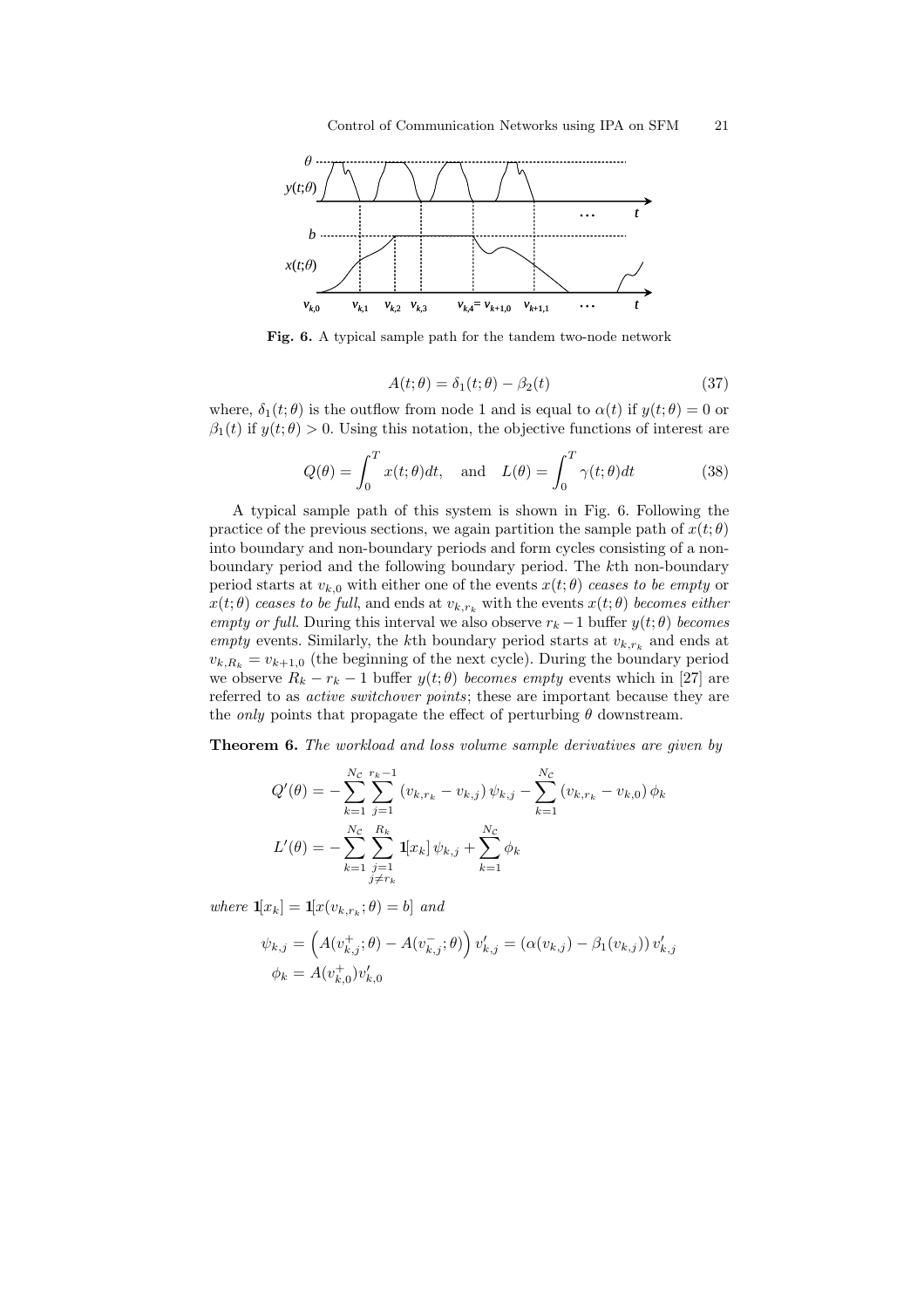

Fig. 7. System topology for the two-stage network

At this point, it is worth pointing out that  $v'_{k,R_k} = v'_{k+1,0} = 0$  if the end (or beginning) of a cycle does not coincide with a buffer  $y$  becomes empty event; note that in this case, the end of a boundary period of  $x$  corresponds to an exogenous event. For the general case, when there are  $m$  nodes in series, refer to [27] where it is also shown that these estimators are unbiased (under Assumption 1). It is also worth pointing out that in order to evaluate the above estimators, one simply needs a number of timers that measure the intervals  $(v_{k,r_k}-v_{k,j})$  for  $j=1,\cdots,r_k-1$  and  $k=1,\cdots,N_c$ . In addition, one needs some rate information at specific points in time and such information is generally easy to get. Finally, the only remaining information is the event time derivatives  $v'_{k,j}$ . But these are precisely the event time derivatives evaluated in (9).

# 6 Simulation Results

For illustration purposes, in this section, we present some simulation results (also reported in [28]), where we use the estimators obtained in the earlier sections to control the buffer thresholds of a two-node network. The main objective is to optimize a cost function that consists of the weighted sum of loss and workload in the two-queue tandem system shown in Fig. 7. We emphasize that the setting of Fig. 7 may correspond to a "real system", so that it is best captured by a discrete-event model (not the fluid models that were considered so far). However, the simple form of the estimators obtained allows us to evaluate them using information readily available from the sample paths of discrete-event systems. Recall that all estimators consist only of some timers and counters. They simply count the number of cycles with overflow, or measure the interval between the occurrence of certain events (typically events that make a buffer become full or empty and events that make the buffer cease to be full or empty). Even though there is no guarantee that the estimators are still unbiased when evaluated using information from the discrete-event sample path, our simulation results indicate that such estimators can be used to solve practical optimization problems.

In the system of Fig. 7, intended to represent the operation of a communication network, the inflow process at the first queue consists of  $n_1$  multiplexed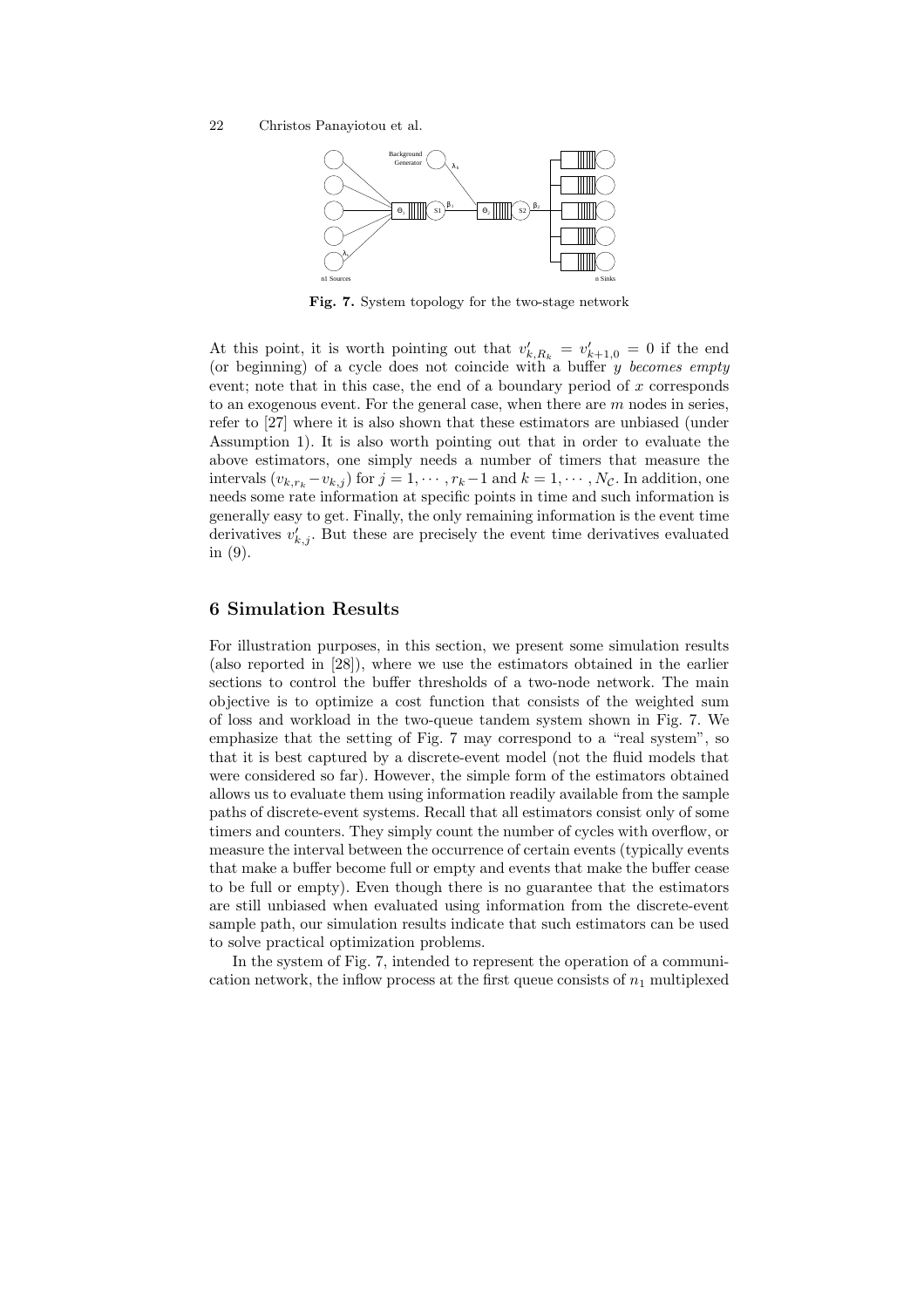$on-off$  data sources generating bursty traffic. When in the on state, each source generates a continuous data stream at the rate of  $\alpha$  bits per second. These data streams are used to construct UDP packets which are forwarded to the buffer at the first queue and thence across the rest of the network. Each UDP packet consists of a 42-byte header (including UDP, IP, and IEEE 802.3 headers) and a 512 information (data) field, for a total of 554 bytes. The sources provide the content of the information field, and the header is prepended whenever that field becomes full. If the information field is not full at the time the state of a source changes from on to off, then the incomplete packet waits until the source changes back to the on state and completes the information field. In other words, all packets have 554 bytes. The on times and off times are i.i.d. random variables sampled from the exponential distribution with mean 0.1 seconds. The channel transporting packets from the first queue to the second queue has a capacity of  $\beta_1$  bps. The inflow process to the second queue consists of the outflow process from the first queue and of traffic from the background generator. The background traffic consists of  $n<sub>2</sub>$  independent sources. Each one of these sources has the same statistical characteristics as the sources to the first queue. The outgoing channel from the second queue has a capacity of  $\beta_2$  bps.

Note that the average bit rate from either one of the independent sources is  $\alpha/2$  bps, since the expected durations of the off periods and the on periods are identical. Therefore, the expected bit rate of the aggregate flow to the first queue is  $(n_1\alpha/2) \times (554/512)$ , where the latter term accounts for the insertion of the headers. Consequently, the traffic intensity at the first queue, denoted by  $\rho_1$ , is given by

$$
\rho_1 = n_1 \times \frac{\alpha}{2} \times \frac{554}{512} \times \frac{1}{\beta_1}.\tag{39}
$$

Similarly, the traffic intensity of the second queue is denoted by  $\rho_2$ . All of the experiments were performed using the Georgia Tech Network Simulator  $(GTNetS)$  [29], modified to include the requisite IPA derivative calculations. In our simulation experiments we set  $n_1 = n_2 = 100$ ,  $\beta_1 = 10$  Mbps, and  $\beta_2 = 20$  Mbps. For the simulation results, we set  $\rho_1 = 0.95$  and calculated  $\alpha$ according to (39).

Let  $\theta = [\theta_1, \theta_2]$  denote the two-dimensional parameter vector consisting of the buffer limits at the first and second queue respectively. The loss volumes and workloads at the two queues are denoted by  $L_j(\theta)$  and  $Q_j(\theta)$ ,  $j = 1, 2$ (see (3), (4) and (38)). Let us define the cost function  $J(\theta)$  as the weighted sum of the average loss rate and workload rate.

$$
J(\boldsymbol{\theta}) = \frac{1}{T} \left[ L_1(\boldsymbol{\theta}) + 10 Q_1(\boldsymbol{\theta}) + L_2(\boldsymbol{\theta}) + 20 Q_2(\boldsymbol{\theta}) \right].
$$

Recall that  $T$  is the observation interval over which the objective function is defined and it is set to T = 1 second. We seek to minimize  $\mathbb{E}[J(\theta)]$  using a standard stochastic approximation technique (1) which defines a sequence of points  $\theta_n = [\theta_1^n, \theta_2^n]$ . However, we substitute the gradient of  $J(\theta)$ ,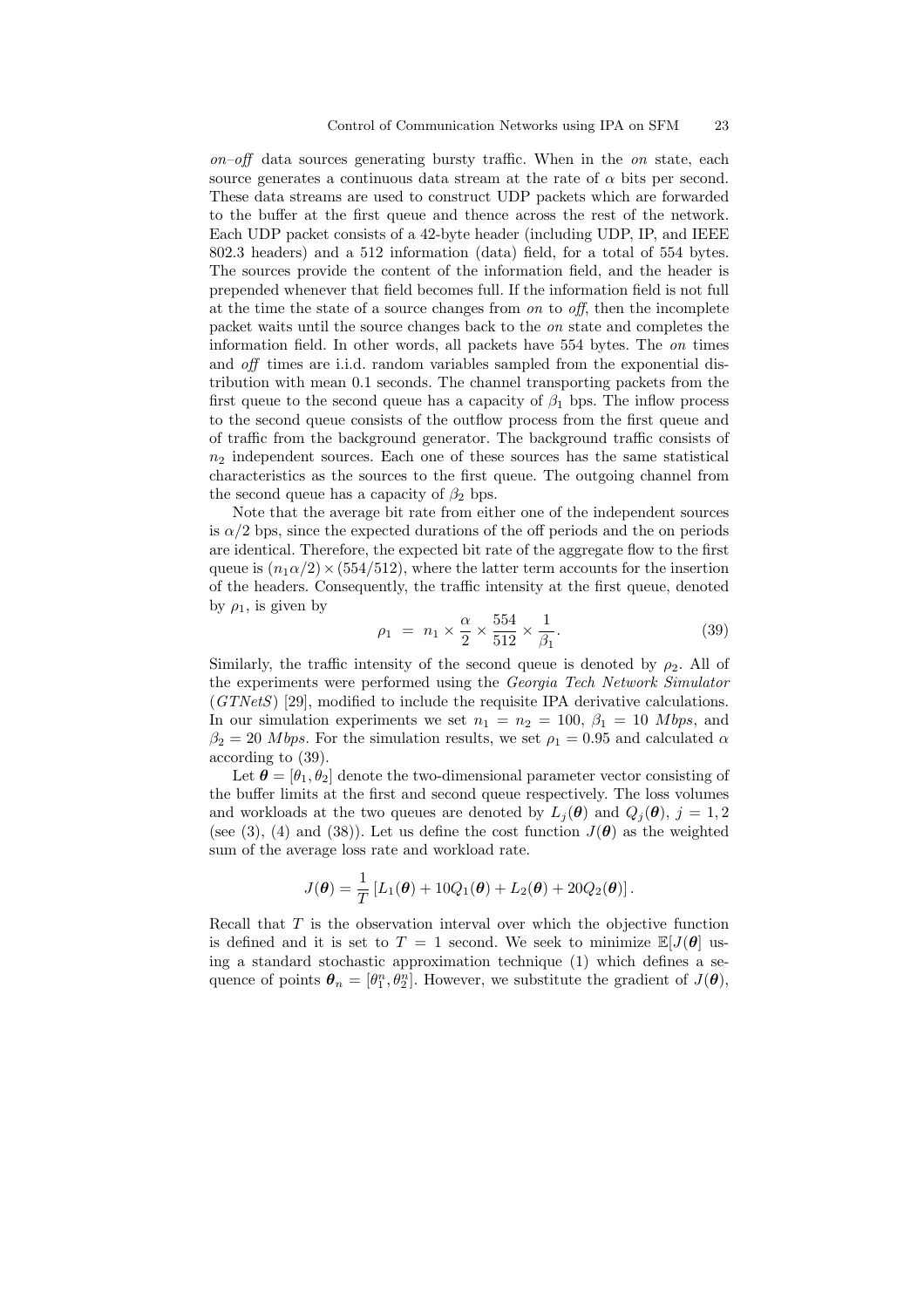$H_n(\theta_n; \mathbf{x}(0); \omega_n^{SFM})$  with  $H_n(\theta_n; \mathbf{x}(0); \omega_n^{DES})$  to indicate that the gradient evaluation is done based on data observed from a discrete-event sample path. The required gradient is evaluated through the IPA algorithms described in the previous sections (specifically Theorems 1 and 6). In addition, although all our analysis is based on the assumption that all observed sample paths start with all queues at the empty state, we have nonetheless applied the IPA estimates at the nth iteration of the optimization algorithm using the ending state of the  $(n - 1)$ th iteration. Furthermore, we adopt the step size sequence  $\sigma_n = 10/n^{0.6}$ . Finally, we used a simple heuristic to bound the displacement  $\theta_{n+1} - \theta_n$  along each coordinate by modifying the vector  $\mathbf{H}_n = [h_1^n, h_2^n]$  as follows. We first computed the partial derivatives  $\frac{\partial J(\boldsymbol{\theta})}{\partial \theta_i}$ ,  $\partial \theta_i$  $i=1,2.$  If  $|\sigma_n \frac{\partial J(\boldsymbol{\theta})}{\partial \theta_i}|$  $\frac{J(\boldsymbol{\theta})}{\partial \theta_i} \vert \leq 5$  then we set  $h_i^n = \frac{\partial J(\boldsymbol{\theta})}{\partial \theta_i}$  $\frac{J(\boldsymbol{\theta})}{\partial \theta_i}$ , and if  $|\sigma_n \frac{\partial J(\boldsymbol{\theta})}{\partial \theta_i}|$  $\frac{\partial(\mathbf{\Theta})}{\partial \theta_i}| > 5$ , then we set  $h_i^n = 5sgn(\frac{\partial J(\theta)}{\partial \theta_i})/\sigma_n$ . The parameters  $\theta_i^n$   $(i = 1, 2)$  were considered as real numbers, but the simulation runs were performed at the respective integer values closest to them.



Fig. 8. Evolution of  $\theta_1^n$  and  $\theta_2^n$ 

We ran the optimization algorithm twice, with two different initial parameters: first with  $\theta_1 = [5, 5]$ , and then with  $\theta_n = [40, 40]$ . In either case we ran the algorithm for 100 iterations (i.e., 100 seconds). For each experiment, we plotted the evolution of  $\theta_1^n$  and  $\theta_2^n$  as a function of iteration n, and show the results in Fig. 6 respectively. Each of the figures shows one trajectory for the  $\theta_n = [5, 5]$  initial condition, and a second one for the  $\theta_n = [40, 40]$  initial condition. The results indicate asymptotic convergence to approximately  $\theta^*_{n} = [15, 14]$  within approximately 20 seconds.

Finally, to add validity to these results, we plotted the graph of  $J(\theta_1, \theta_2)$  as shown in Fig. 9. Each point on the plot is the average of 10 separate simulation experiments with  $T = 100$  seconds, each with a different seed for the random number generators. However, each set of the 10 simulation experiments uses the same set of 10 random seeds as all other sets of experiments. This graph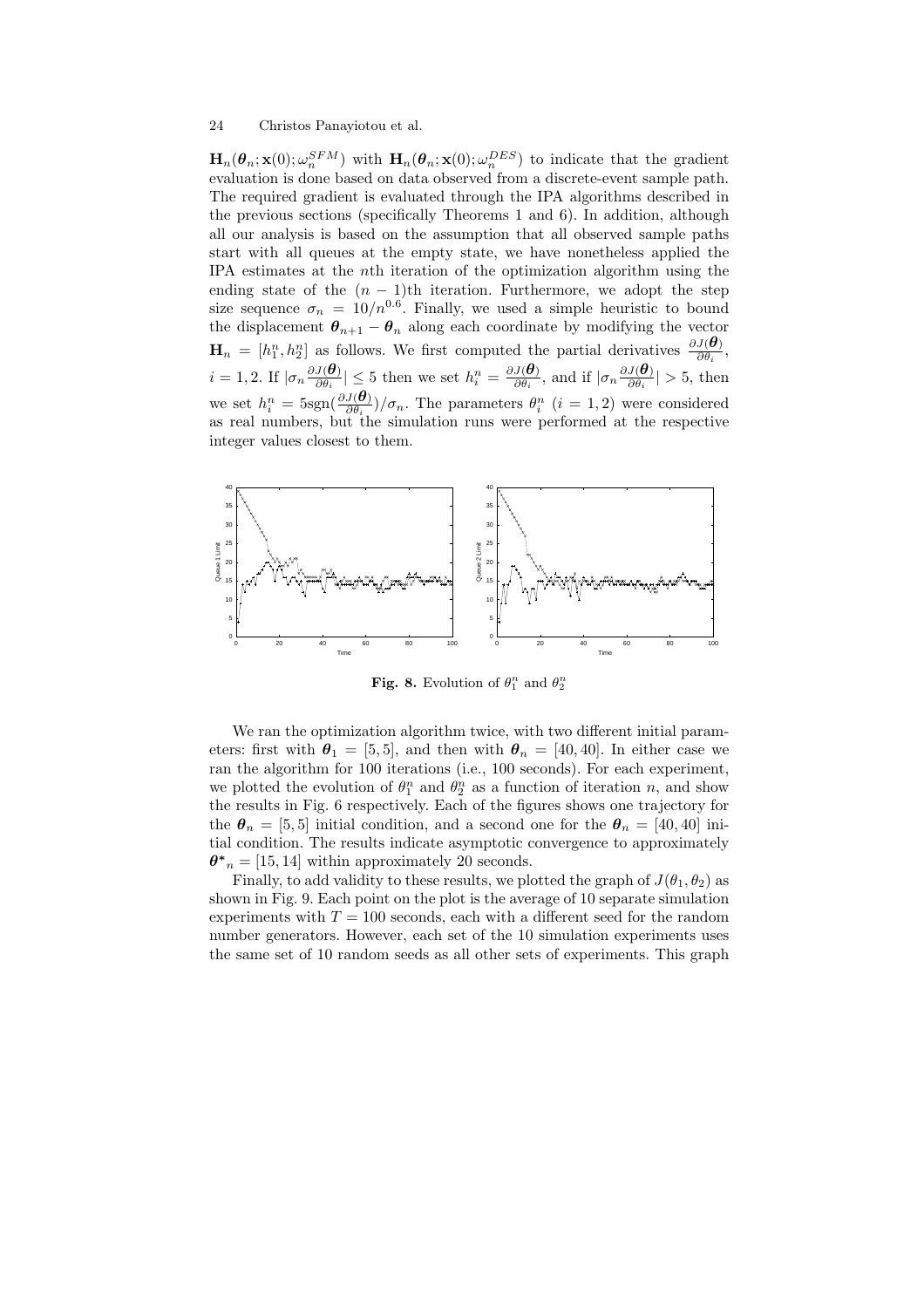

Fig. 9. Cost function  $J(\theta_1, \theta_2)$ 

clearly corroborates the results obtained by the optimization runs, i.e., it shows that  $\theta^*_{n} = [15, 14]$  is indeed optimal.

# 7 Conclusions and Future Work

In this chapter we used the stochastic fluid modeling paradigm and derived IPA sensitivity estimates of some performance measures of interest with respect to the control parameters  $\theta$  (or  $\rho$ ). Subsequently, these estimators were evaluated from data observed in a discrete-event sample path and they were used in stochastic optimization schemes to solve non-linear stochastic optimization problems. For all problems considered in this chapter, there was no feedback involved, in other words, the inflow processes where independent of the control parameters. Such models are appropriate for User Datagram Protocol (UDP) traffic, however, they do not capture the Transport Control Protocol (TCP) traffic. The difficulty of TCP stems from the delayed feedback mechanisms that are embedded in this scheme. As a result, models with feedback are still being developed (see for example [30]). Closing, another open question is whether the IPA evaluation process using data observed from a discrete-event sample path still produces unbiased estimators. In general, this process does introduce some bias; however, our experience so far indicates that the estimators obtained are adequate for practical network management and optimization problems.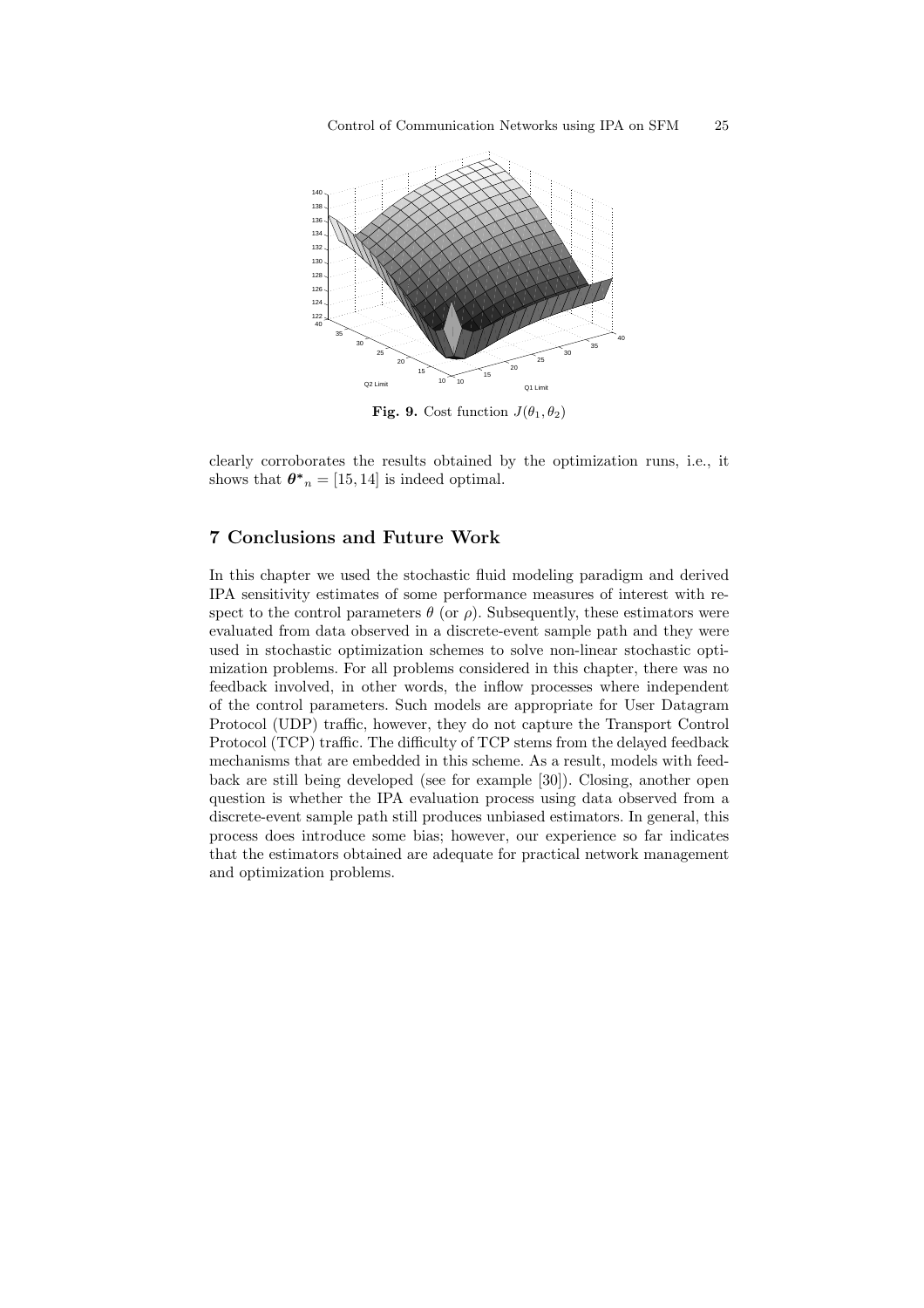#### Acknowledgements

The work of the second and third authors is supported in part by the National Science Foundation under grants EEC-0088073 and DMI-0330171, by AFOSR under grant F49620-01-0056, and by ARO under grant DAAD19-01-0610.

### References

- 1. W. E. Leland, M. S. Taqq, W. Willinger, and D. V. Wilson, "On the self-similar nature of ethernet traffic," in ACM SIGCOMM, pp. 183–193, 1993.
- 2. V. Paxson and S. Floyd, "Wide-area traffic: The failure of poisson modeling," IEEE/ACM Transactions on Networking, vol. 3, pp. 226–244, June 1995.
- 3. D. Anick, D. Mitra, and M. Sondhi, "Stochastic theory of a data-handling system with multiple sources," The Bell System Technical Journal, vol. 61, pp. 1871– 1894, 1982.
- 4. H. Kobayashi and Q. Ren, "A mathematical theory for transient analysis of communications networks," IEICE Transactions on Communications, vol. E75- B, pp. 1266–1276, 1992.
- 5. R. Cruz, "A calculus for network delay, Part I: Network elements in isolation," IEEE Transactions on Information Theory, 1991.
- 6. G. Kesidis, A. Singh, D. Cheung, and W. Kwok, "Feasibility of fluid-driven simulation for ATM network," in Proc. IEEE Globecom, vol. 3, pp. 2013–2017, 1996.
- 7. K. Kumaran and D. Mitra, "Performance and fluid simulations of a novel shared buffer management system," in Proceedings of IEEE INFOCOM, March 1998.
- 8. B. Liu, Y. Guo, J. Kurose, D. Towsley, and W. Gong, "Fluid simulation of large scale networks: Issues and tradeoffs," in Proceedings of the Intl. Conf. on Parallel and Distributed Processing Techniques and Applications, June 1999. Las Vegas, Nevada.
- 9. A. Yan and W. Gong, "Fluid simulation for high-speed networks with flow-based routing," IEEE Transactions on Information Theory, vol. 45, pp. 1588–1599, 1999.
- 10. R. Akella and P. Kumar, "Optimal control of production rate in a failure prone manufacturing system," IEEE Transactions on Automatic Control, vol. 31, pp. 116–126, Feb 1986.
- 11. J. Perkins and R. Srikant, "The role of queue length information in congestion control and resource pricing," in Proceedings IEEE Conference on Decision and Control, pp. 2703–2708, Dec 1999.
- 12. J. Perkins and R. Srikant, "Failure-prone production systems with uncertain demand," IEEE Transactions on Automatic Control, vol. 46, pp. 441–449, 2001.
- 13. Y. Wardi and B. Melamed, "Variational bounds and sensitivity analysis of traffic processes in continuous flow models," Discrete Event Dynamic Systems: Theory and Applications, vol. 11, pp. 249–282, 2001.
- 14. B. Mohanty and C. Cassandras, "The effect of model uncertainty on some optimal routing problems," Journal of Optimization Theory and Applications, vol. 77, pp. 257–290, 1993.